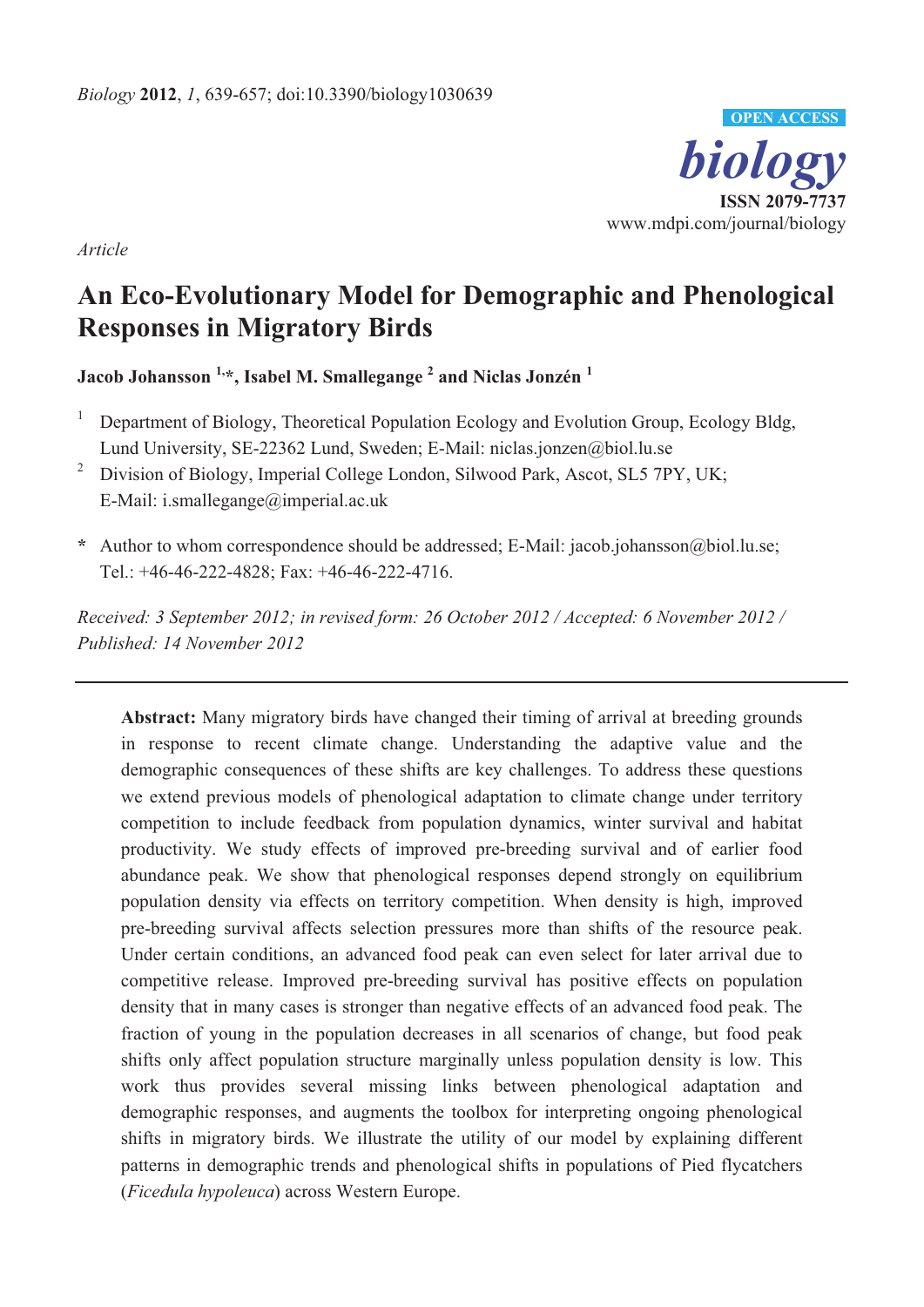**Keywords:** phenology; territory competition; climate change; life history; timing; evolutionary game theory; demography; pre-breeding survival

## **1. Introduction**

Changes in the timing of arrival of long distance migratory birds at their breeding grounds have been observed in many studies. There is a general pattern of advanced arrival among birds that have their breeding grounds in the Northern hemisphere, and these shifts have in turn been connected to increased temperatures due to climate change [1–4]. Phenological changes in migratory birds have also been related to population trends [5–7]. An interesting pattern that has emerged from these observations is that species that show no or only weak phenological change, expressed either as a change in mean/median arrival date [6] or degree-days [8], have decreased in population size. This has in turn been interpreted as an effect of increased temporal mismatch with food resources [8]. Thus, after arrival at the breeding grounds, birds have either little time to complete the necessary steps involved in reproduction, or the offspring's food demand does not overlap with the peak in availability of high quality food. Reproductive success can be compromised for both these reasons.

Reproductive mismatch is however only one of many ways in which environmental change can affect populations of migratory birds, and it has been argued that the whole life cycle of an organism needs to be taken into account when predicting demographic responses to climate change in general [9–11]. The NAO index, which correlates with winter survival, was for example found to be a more important factor to explain population declines than breeding success in a Pied flycatcher population breeding in Britain [12]. Focusing on a single life-cycle event, such as breeding, in isolation from other events can also be misleading because climate change can affect temperatures unevenly over the season. Studies on Pied flycatchers in The Netherlands have indicated that, although temperature changes late in the season affected the timing of the resource peak, temperatures earlier in the season did not change [13]. When changes in different seasonal components are decoupled in this way, negative effects on population trends due to reproductive mismatch may either be reinforced or counteracted by changes in other environmental components affecting e.g., adult survival.

Environmental changes can also have evolutionary consequences and studies have indicated that selective pressures on the phenology of migratory birds have changed [5,14]. An outstanding question in this context is to what extent species can adapt their phenologies to new climatic conditions and thereby avoid negative demographic consequences. Establishing whether an observed phenological shift is adaptive or not, is however a challenging task. Different approaches to deal with this problem have been proposed. As a first approximation, it has been suggested that the temporal shift in food abundance can be used as a yardstick to evaluate the adaptive value of an observed phenological shift of a consumer species [15]. The annual routine approach to modelling phenological adaptation in migratory birds [16–18] emphasizes that the optimal phenology depends on the interplay between environmental and physiological state variables over the whole annual cycle. Studies based on evolutionary game theory in turn show that competition for territories can play a crucial role for bird phenology [19]. Interestingly, further theoretical work indicates that the degree of competition can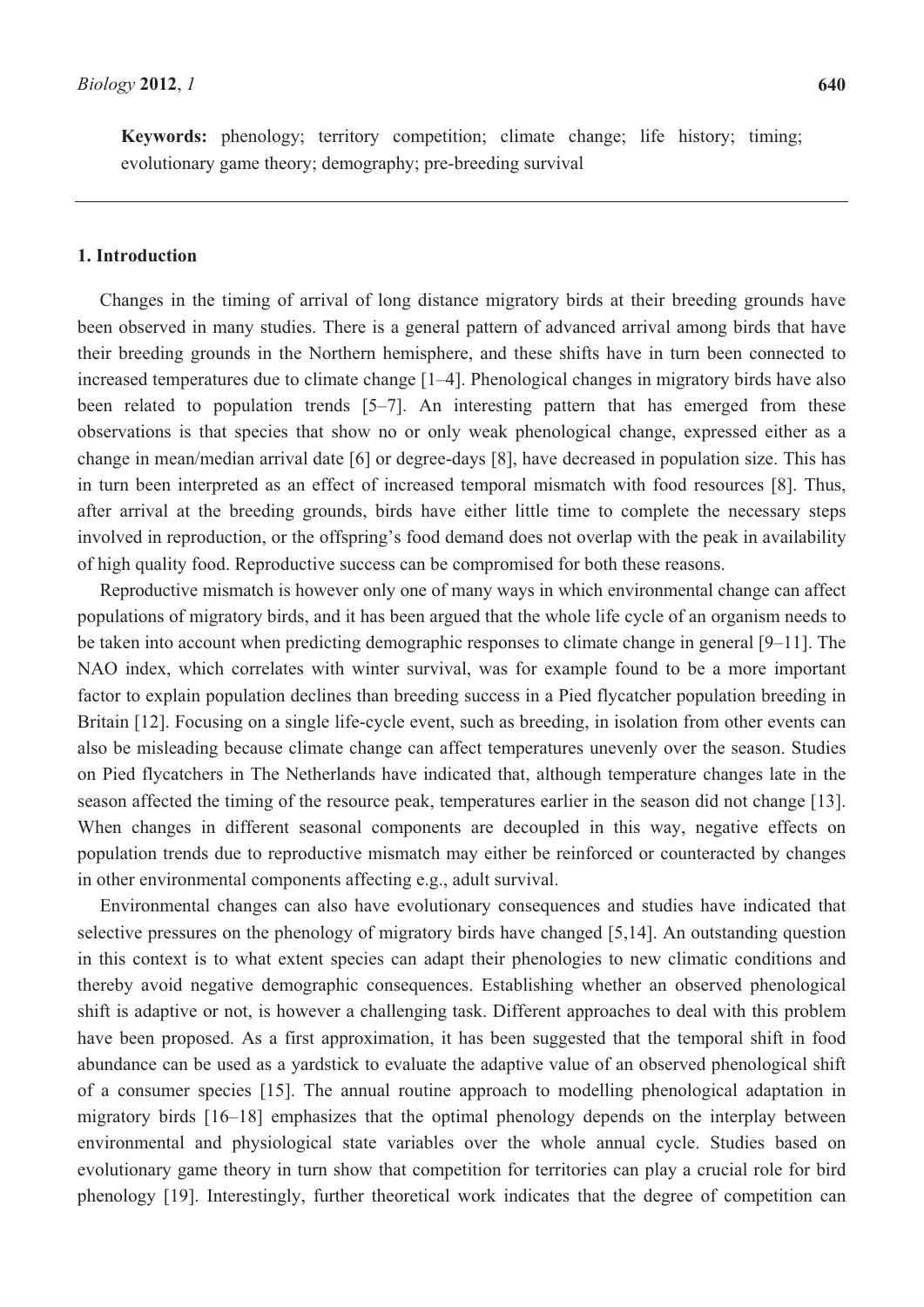affect whether migratory birds adapt their timing of arrival at the breeding grounds according to shifts in temporal food abundance distributions or to changes in pre-breeding conditions [20,21]. Competition for territories can also influence demographic responses in populations undergoing phenological adaptation. It has for example been shown that in situations where strong competition has selected for early arrival, advanced food resource peaks may well give rise to a temporary increase in population density in migratory birds [22].

In sum, we expect changes in competitive pressures, in conditions for pre-breeding survival, as well as in food resource peaks to have consequences for demographic changes and adaptive phenological responses. The aim of this study is to find out how these factors interact and what their relative roles are. We include these factors in a single framework by combining elements from previous models. The resulting model thus contains pre-breeding survival similar to the implementation by Jonzén *et al*. [20], and a population dynamics module borrowed from a study by Johansson and Jonzén [22]. To study territory competition we furthermore use the model in Johansson and Jonzén [21], where this aspect is treated in a more explicit and mechanistic way compared to the other two studies [20,22]. We also include winter survival and resource abundance as parameters into the models since they can affect competitive pressures indirectly by affecting population densities. Acknowledging the fact that climate change may have uneven effects on different components of the seasonal environment we study scenarios of change where conditions for pre-breeding survival and food resource peak date may change independently of each other.

We use the following procedure to study effects of environmental changes on the system [22]. First we calculate the evolutionarily stable strategy (ESS) for timing of arrival at breeding grounds, and the corresponding demographic equilibrium. Then we simulate climate change by adjusting the model parameters that represent the onset of benign pre-breeding conditions and the timing of the food abundance peak. Finally we study how these changes affect selection pressures, population densities and age structure. The inclusion of population dynamics into the model allows us to study population dynamic feedback on evolution, an aspect that to large extent has been lacking in previous studies. By considering more ecological factors, this new approach enables closer connections between eco-evolutionary theory and data. We conclude the paper by discussing some empirical findings in the light of our results and promising areas for future research.

#### **2. Model and Methods**

# *2.1. Model for Population Dynamics and Phenological Adaptation*

We consider a population of long-distance migratory birds that compete for territories at their breeding grounds. Arrival date at the breeding grounds of an individual is denoted *x*. The beginning and the end of the season are denoted  $x_b$  and  $x_e$ , respectively. We assume birds raise their young on a temporally restricted resource, such as insect larvae, that is available for only a short period, e.g., [23]. Following Johansson and Jonzén [21], the matching between timing of reproduction and the temporal food abundance distribution is not modelled explicitly. Instead we assume that early arriving individuals can access and use these food resources for a longer period of time compared to later arriving individuals, and thereby obtain a higher reproductive output. With a sufficiently early arrival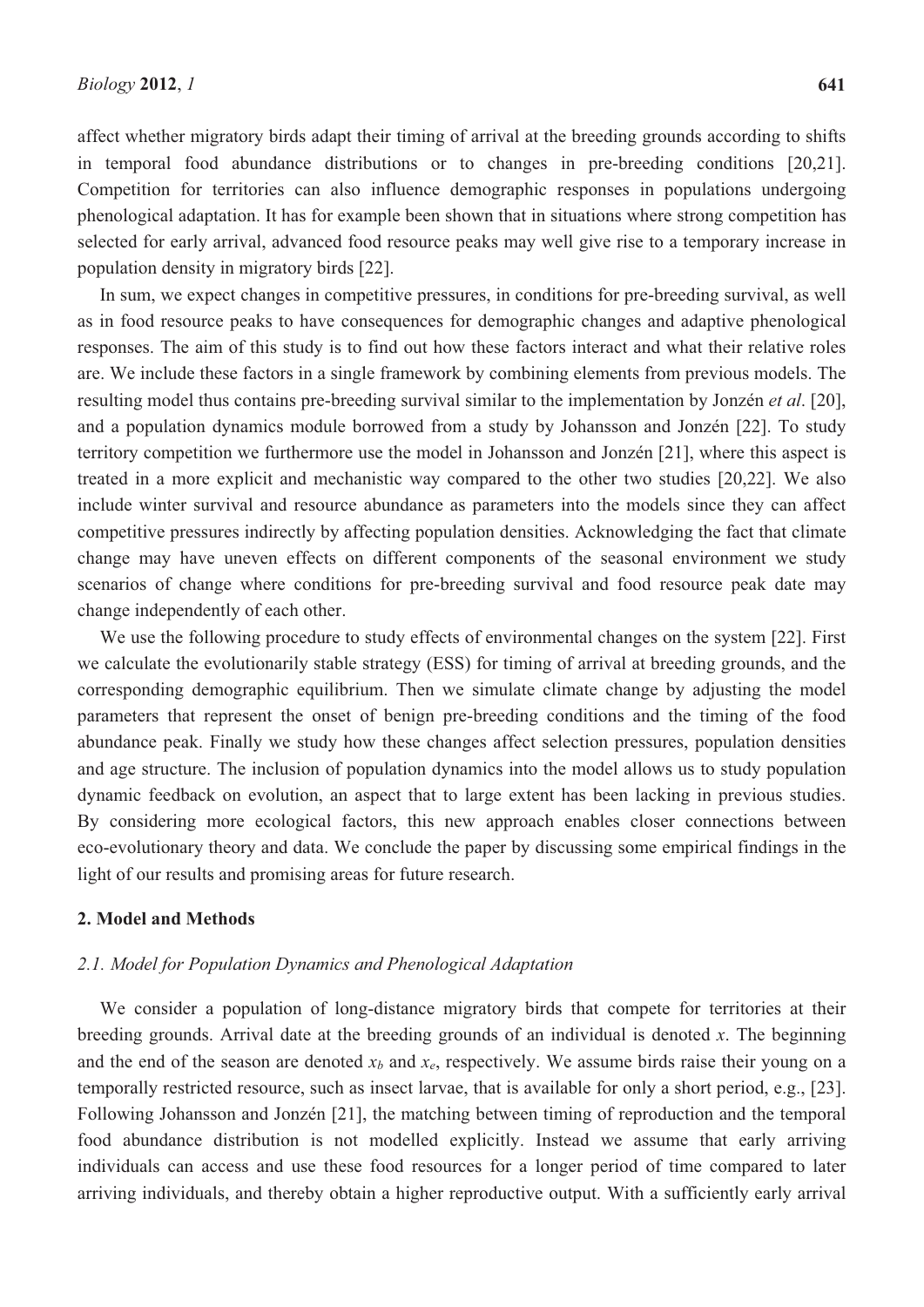date, we assume individuals have full access to the food resources and with a sufficiently late arrival date we assume reproductive failure due to lack of food resources. In line with these assumptions we model the expected reproductive success *R* of an individual as a decreasing, logistic function of arrival date (Figure 1A, [21]):

$$
R(x) = R_0 [1/(1 + \exp((x - r)/\sigma_R))]
$$
\n(1)

Figure 1. Reproductive output and survival as functions of arrival date. Reproductive output *R* is assumed to decrease with arrival date since late arrival implies late breeding in relation to the food peak date. (**A**) A narrow food abundance distribution gives a sudden reduction (A, solid, blue line) in reproductive output whereas a broad food abundance gives a more gradual reduction (A, dashed, blue line). Survival *S* increases with arrival date due to improved environmental conditions (**B**). The half saturation points, interpreted as food peak date (*r*) and onset of spring (*s*), respectively, are marked with solid circles. The rate of improvement may be fast (B, solid, pink line) or slow (B, dashed, pink line). Parameters:  $s = -1$ ,  $r = 1$ ,  $S_0 = 1$ ,  $R_0 = 1$ ; for solid lines  $\sigma_R = 0.1$  and  $\sigma_S = 0.4$ ; for dashed lines  $\sigma_R = 0.4$  and  $\sigma_S = 0.8$ .



The parameter  $R_0$  represents the maximal reproductive output. Shifts in the underlying food resource distribution affect the timing of the half saturation point. In this way *r* can be seen as a proxy for the food peak date [21], and to facilitate reading we will refer to *r* as such from this point forward. Finally, small (large) values of  $\sigma_R$  result in steep (shallow) slopes around the inflection point, which we interpret as a narrow (broad) resource distribution (Figure 1A, [21]).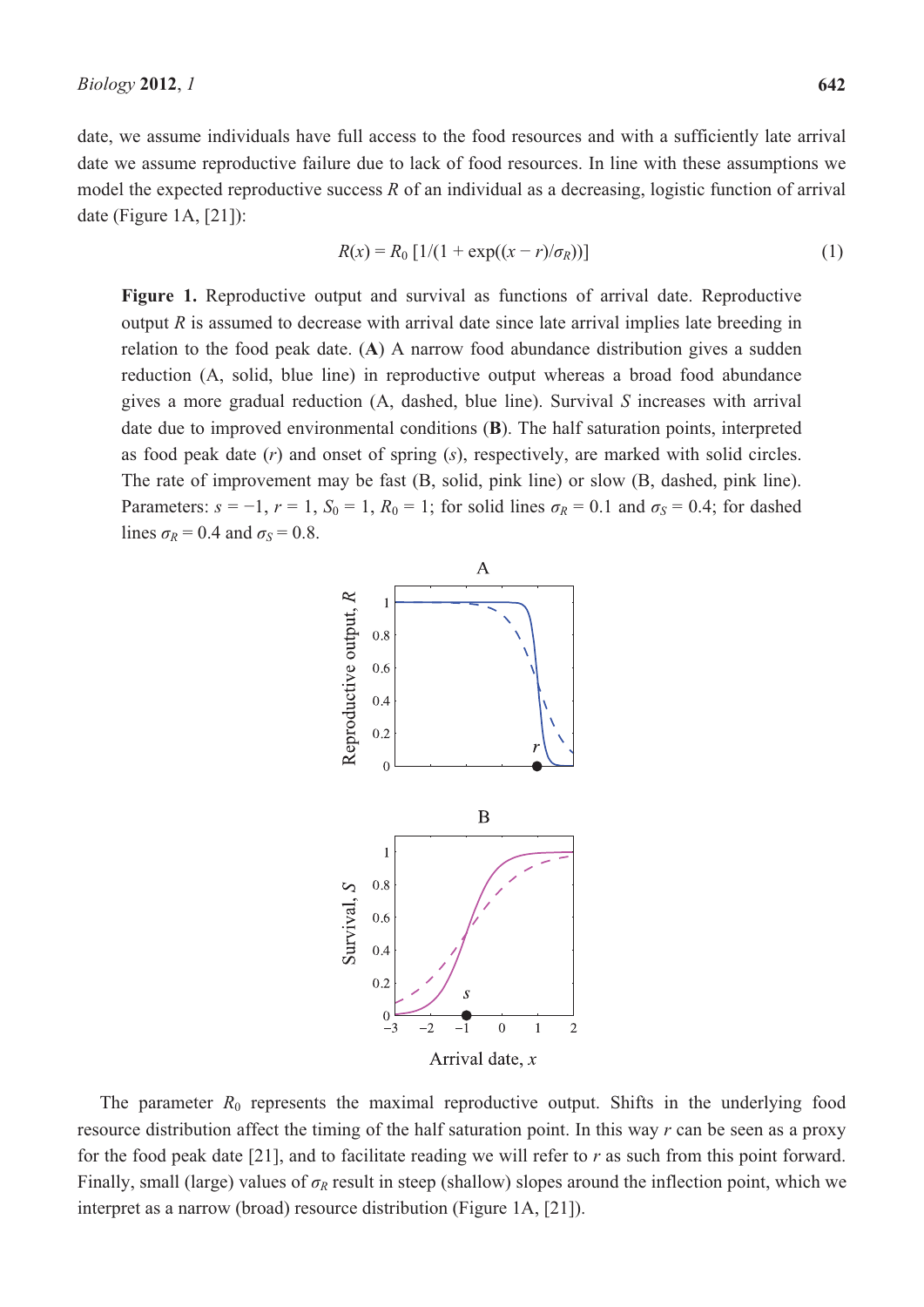We assume that early migration is associated with mortality costs e.g., due to harsh conditions or low resource levels en route or on the breeding grounds. We let survival *S* be an increasing function of timing of arrival date (Figure 1B, [21]):

$$
S(x) = S_0 \left[ \frac{1}{(1 + \exp((s - x)/\sigma_S))} \right]
$$
 (2)

With this sigmoidal shape we assume that the prospects of survival improve fastest with arrival date around the half saturation point *s*. We assume *s* is associated with (a)biotic conditions such as snow melt or the appearance of food resources and henceforth refer to it as the onset of spring. Note that the survival function derived from first principles by Jonzén *et al*. [20] also has a sigmoidal shape. The parameters  $S_0$  represents the maximal survival rate and the slope factor  $\sigma_S$  controls the rate at which survial increases with arrival date (cf.  $\sigma_R$ ). We treat *r* and *s* as separate variables since they represent environmental effects on different parts of the life cycle, which are expected to differ between species [20]. Due to their dependence on shared underlying environmental factors, however, *r* and *s* likely are correlated and we consider both joint and separate changes of these parameters below [21].

The population density in a given year  $t$  is denoted  $n_t$ , and is, more specifically, assumed to be measured in terms of migrants returning to the breeding grounds. For simplicity we assume an asexual model. We let  $\mu$  denote the mean arrival date in the population and assume that arrival dates follow the distribution  $g_u$ . We assume that  $\mu$  is under selective control whereas  $g_u(x)$  represents spread of arrival dates as a result of environmental variability [24,25]. Following Johansson and Jonzén [21] we study a case where the arrival dates are uniformly distributed. Thus, we assume that  $g_{\mu} = 1/v$  within the interval  $[\mu - \nu/2, \mu + \nu/2]$ , where *v* is the length of the arrival interval, and 0 otherwise. The main reason to use a uniform distribution is to facilitate the analysis and thereby maximise the transparency of the model (see also [21]). Other distributions of arrival dates, including a Gaussian distribution, have been used to characterize phenology in bird migration data [26]. However, Johansson and Jonzén explored alternatives to a uniform arrival distribution in a similar model (Online Appendix C in [21]) and found that they had only minor effects on shifts of the ESS timing on arrival due to environmental changes.

Within any given year, the density of individuals that arrives at the breeding grounds increases with arrival date *x*. Density dependence occurs via territory competition among individuals that survive the pre-breeding state. The daily stream of arriving individuals that survive the pre-breeding period equals  $g_{\mu}(x)S(x)n_{t}$ . The accumulated density of surviving individuals,  $n_{s}$ , on a given day is then:

$$
n_{S}(x) = \int_{x_{b}}^{x} g_{\mu}(z) S(z) n_{t} dz
$$
\n(3)

and the total density of surviving individuals after arrival of all individuals is defined as  $N_{S,t}$  (note that  $N_{S,t}$  <  $n_t$ ) and is given by:

$$
N_{S,t} = n_S(x_e) \tag{4}
$$

The majority of the population is assumed to be monomorphic with respect to the mean arrival date. Following the adaptive dynamics framework for evolution of continuous traits [27,28], it is assumed that the prevailing trait is subject to invasions of variant traits due to mutation or potentially migration. It is assumed that invasions are rare, and that the environment is otherwise stable such that population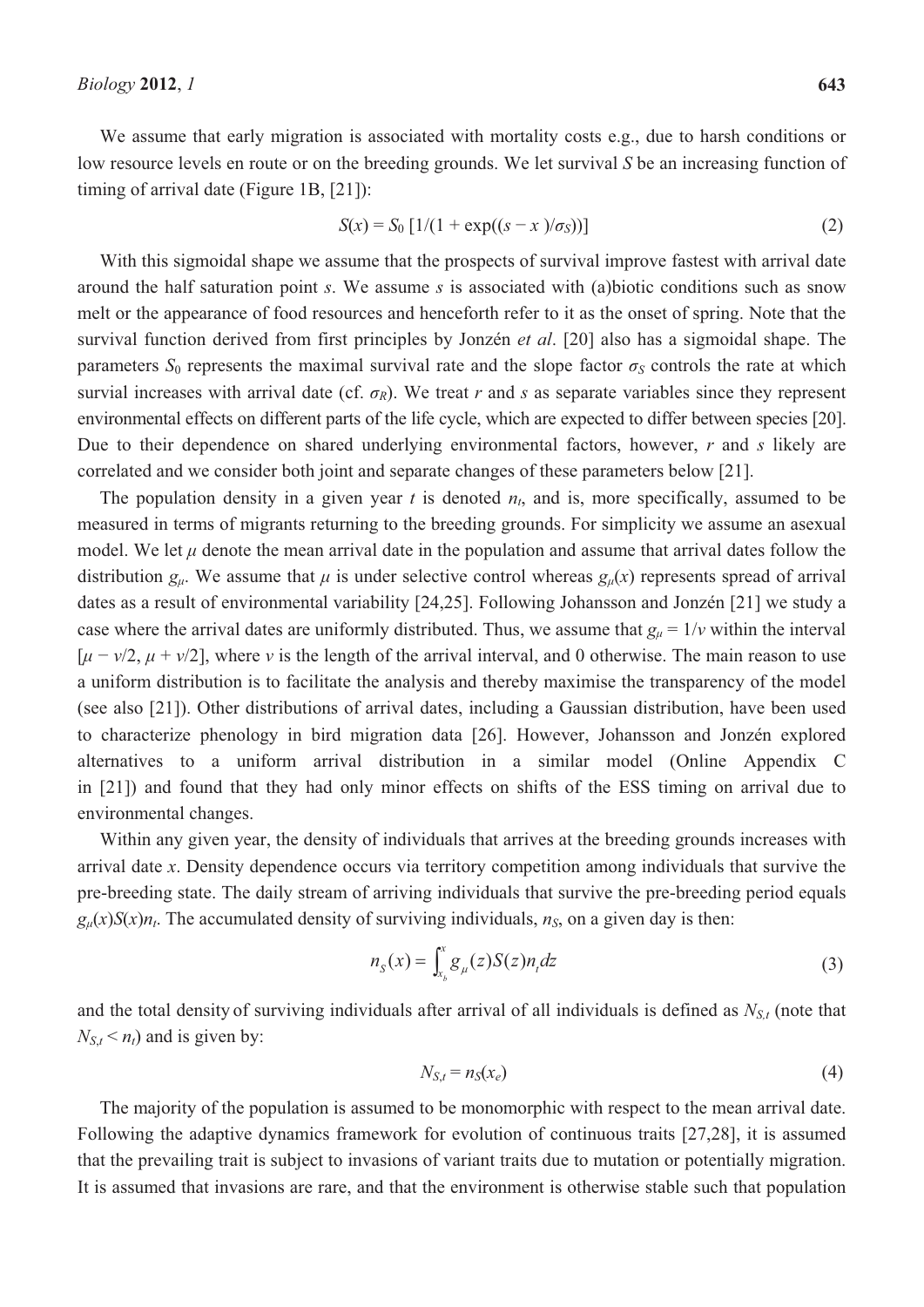dynamics equilibrize between invasion attempts. The prevailing mean arrival date in the population is denoted  $\mu$  and the variant trait is denoted  $\mu'$ .

The expected number of offspring  $w(x)$  of a bird with arrival date x is assumed to depend on territory quality  $O(x)$  such that the per capita reproductive output is  $R(x)O(x)$ . We interpret  $R(x)$  as the reproductive output in the best available territory and interpret *Q* as a discount factor with values between 0 and 1 [21]. We assume that territory quality decreases as individuals occupy the best available territories according to a principle of prior residency [19]. For simplicity we assume that territory quality declines linearly, until 0, with the density of arriving (and surviving) individuals:

$$
Q(x) = \max[1 - q_c n_s(x), 0]
$$
 (5)

where the parameter  $q_c$  controls how fast the territory quality declines with density. Individuals of the variant population that arrive outside the interval of arrival for the prevailing strategy are assumed to be few and to have a marginal ecological effect, in line with a typical assumptions of the adaptive dynamics approach [22,27,28]. Following Johansson and Jonzén [21] we thus assume  $Q(x) = Q(\mu - \nu/2)$  for  $x < \mu - \nu/2$  and  $Q(x) = Q(\mu + \nu/2)$  for  $x > \mu + \nu/2$ .

The reproductive output in a population with distribution  $g_{\mu}$  is obtained by integrating the product of surviving adults and their reproductive success over the distribution of arrival dates in the population:

$$
N_{R,t}(\mu',\mu) = \int_{x_b}^{x_c} g_{\mu'}(x) n_t S(x) R(x) Q(x, n_t, \mu) dx
$$
\n(6)

Population density is reduced by mortality on wintering grounds and during migration. In the model this is captured by the following dynamics between years:

$$
n_{t+1} = s_A N_{S,t}(\mu') + s_J N_{R,t}(\mu', \mu)
$$
\n(7)

where the constants  $s_A$  and  $s_J$  denote winter survival of adults and juveniles respectively. We assume however that changes in  $s_A$  and  $s_J$  due to environmental changes are strongly correlated. For simplicity we thus let  $s_1 = k s_4$  with  $k \le 1$  and consider changes in  $s_4$  only. The combined within-year and between-year population dynamic can finally be written as:

$$
n_{t+1} = s_A \int_{x_b}^{x_e} g_{\mu}(x) n_t S(x) dx + s_J \int_{x_b}^{x_e} g_{\mu}(x) n_t S(x) Q(x, n_t, \mu) dx =
$$
  
\n
$$
n_t \int_{x_b}^{x_e} g_{\mu}(x) S(x) dx \Big[ s_A + s_J R(x) Q(x, n_t, \mu) \Big] dx
$$
\n(8)

The age structure in the population is studied by considering the fraction of young in the population, based on equation 7. The first term in equation 7 represents density of adults that have survived migration to the breeding grounds, and the second term represent the density of individuals born in year *t*, *i.e.*, first year migrants that survived the migration to the breeding grounds. Thus we define the fraction of young, *f*, as the fraction of first year migrants within the population of migrating individuals as:

$$
f = \frac{s_J N_{R,t}}{s_A N_{S,t} + s_J N_{R,t}}
$$
(9)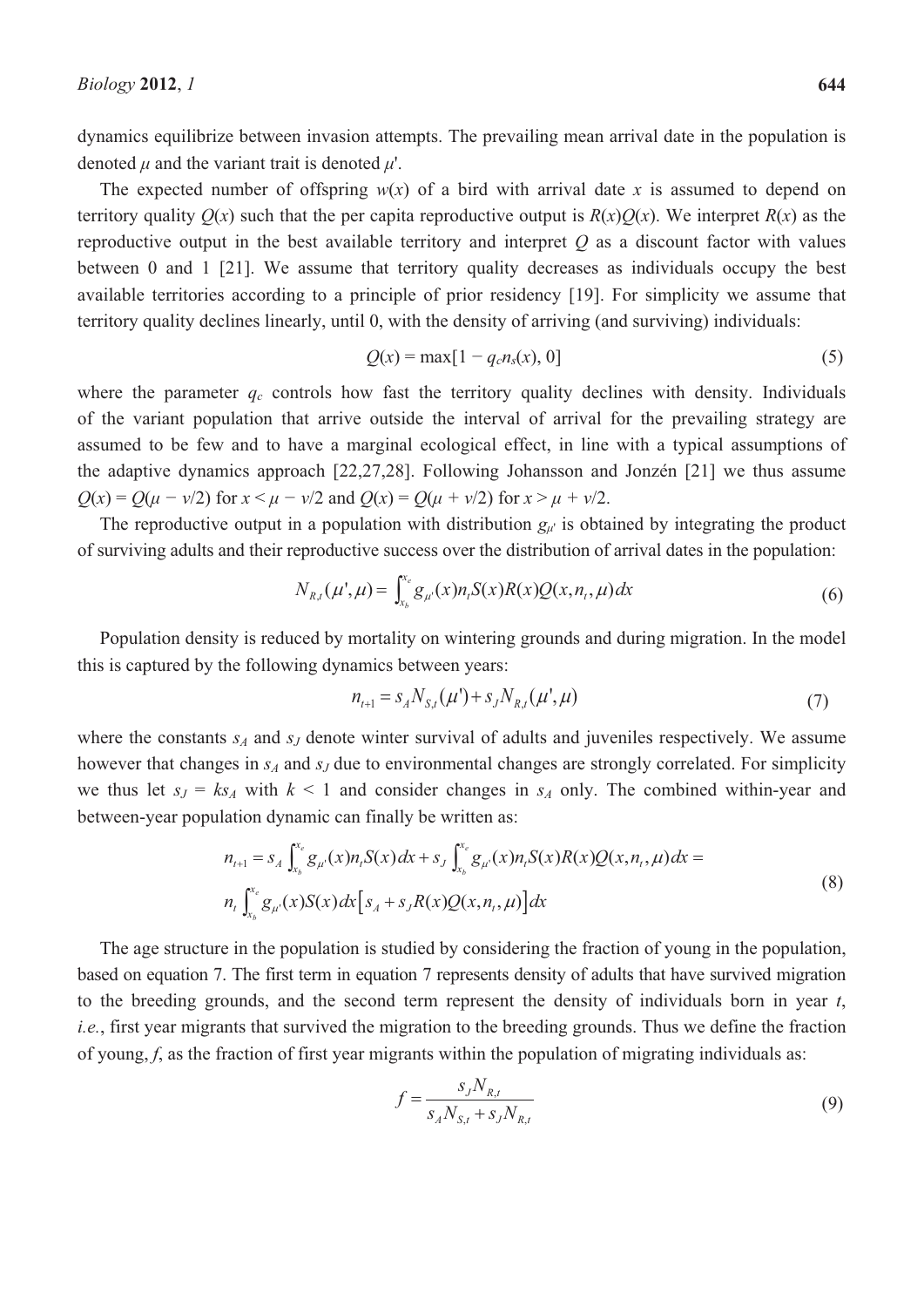#### *2.2. Analysis*

We analyze the model following the adaptive dynamics framework [27,28]. Thus we derive invasion fitness  $W(\mu', \mu)$ , understood as the per capita growth rate of the rare invading strategy  $\mu'$  into a population employing strategy  $\mu$ , from equation 8 as:

$$
W(\mu^{\prime}, \mu) = \int_{x_b}^{x_e} g_{\mu^{\prime}}(x) S(x) dx \Big[ s_A + s_J R(x) Q(x, n^{\ast}, \mu) \Big] dx \tag{10}
$$

where  $n^*$  denotes the population density at equilibrium. This equilibrium was obtained by numerical iterations of equation 8 (with 1,000 time steps). With a uniform distribution *W* can be written:

$$
W(\mu^{\prime}, \mu) = \int_{\mu^{\prime - \nu/2}}^{\mu^{\prime + \nu/2}} \frac{1}{\nu} S(x) \left[ s_A + s_J R(x) Q(x, n_c, \mu) \right] dx \tag{11}
$$

Following Geritz *et al*. [25] we then calculate the selection gradient *h* as:

$$
h(\mu) = dW(\mu^{\prime}, \mu) / \mu^{\prime}|_{\mu^{\prime} = \mu}
$$
\n(12)

Assuming that rate of evolutionary change is proportional to *h,* an end point for evolution is then found where the selection gradient vanishes  $(D[\mu] = 0)$ , provided that this point is also convergence stable and resistant to invasions. Following McGill & Brown [28] we refer to the mean arrival date fulfilling these criteria as an ESS. Note that apart from the assumption of a monomorphic resident population, our analysis is equivalent to analyses based on the quantitative genetic approach to studying gradual evolution under frequency dependent selection [28–30].

The right hand derivative (indicated by  $\partial^+$  and defined for  $\mu' > \mu$ ) and the left hand derivative (indicated by  $\partial^-$  and defined for  $\mu' < \mu$ ) of equation 11 with respect to the variant trait are:

$$
\frac{\partial^+ W(\mu^{\prime}, \mu)}{\partial \mu^{\prime}} = -\frac{1}{\nu} S(\mu^{\prime} - \nu/2) \Big[ s_A + s_J R(\mu^{\prime} - \nu/2) Q(\mu^{\prime} - \nu/2) \Big] +
$$
  
\n
$$
\frac{1}{\nu} S(\mu^{\prime} + \nu/2) \Big[ s_A + s_J R(\mu^{\prime} + \nu/2) Q(\mu - \nu/2) \Big]
$$
  
\n
$$
\frac{\partial^- W(\mu^{\prime}, \mu)}{\partial \mu^{\prime}} = -\frac{1}{\nu} S(\mu^{\prime} - \nu/2) \Big[ s_A + s_J R(\mu^{\prime} - \nu/2) Q(\mu + \nu/2) \Big] +
$$
  
\n
$$
\frac{1}{\nu} S(\mu^{\prime} + \nu/2) \Big[ s_A + s_J R(\mu^{\prime} + \nu/2) Q(\mu^{\prime} + \nu/2) \Big]
$$
\n(13)

Since these derivatives coincide when  $\mu' = \mu$  the selection gradient can be written as [cf. 21]:

$$
h(\mu) = -\frac{1}{\nu} S(\mu - \nu/2) [s_A + s_J R(\mu - \nu/2) Q(\mu - \nu/2)] +
$$
  
\n
$$
\frac{1}{\nu} S(\mu + \nu/2) [s_A + s_J R(\mu + \nu/2) Q(\mu + \nu/2)]
$$
\n(14)

We found the ESS values by using numerical calculations to solve  $h(\mu) = 0$  and to establish that these points were resistant to invasions and convergence stable [27]. The corresponding equilibrium densities and equilibrium population structures were also calculated numerically.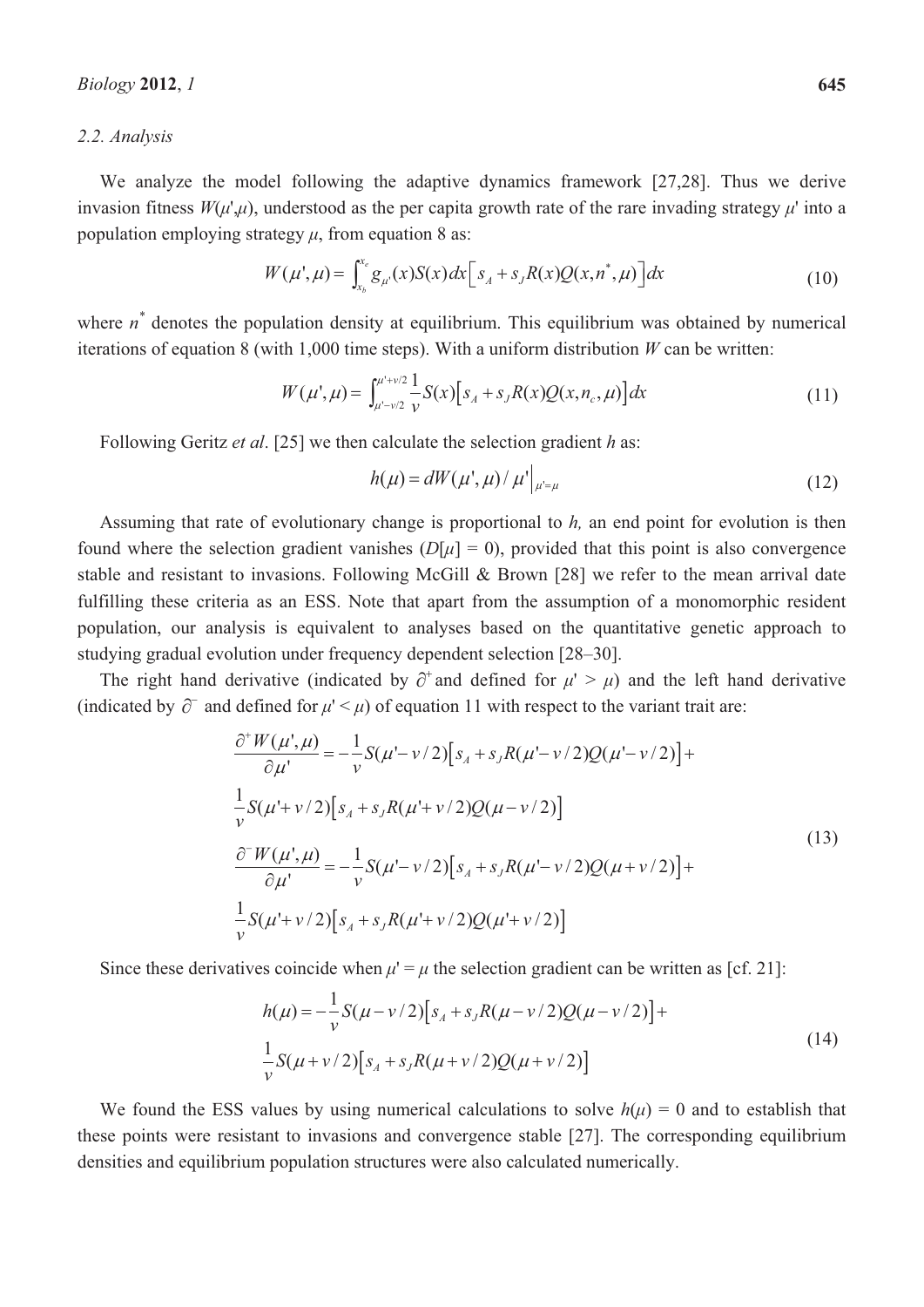#### *2.3. Ecological and Evolutionary Equilibrium*

We assume that the population is in a state of ecological and evolutionary (ESS) equilibrium before the environmental change takes place. This equilibrium can thus be interpreted as an historical baseline [22]. The purpose of this section is to characterise how this historical baseline depends on model parameters, and thereby to provide the necessary background for understanding the effects of environmental changes described in the result section. The ESS mean arrival time predicted by the model depends on different environmental parameters in broad agreement with previous models [20–22]. Timing of arrival is early when spring starts early since that allows the territory game to take place early in the season (Figure 2A). Winter survival and productivity on the breeding grounds increase competition which in turn favours early arrival (Figure 2B,C). Broadening the resource peak (increasing  $\sigma_R$ ) causes the ESS timing of arrival to be slightly later (Figure 2D). This pattern can be due to better reproductive conditions for late arriving individuals, as explained by Jonzén *et al*. [20]. With the parameter settings here, however, individuals arrive before *r* (mean timing of arrival is around 0 and  $r = 1$  in Figure 2D), and thus a broader resource peak means fewer resources for reproduction and a lower population size (Figure 1A, Figure 2I). Hence, here the later ESS timing of arrival is due to reduced competition. With a slower improvement of pre-breeding survival (increased  $\sigma_S$ ) we also get a later ESS (Figure 2D). This is also an effect of lower competition, due to reduced survival and thereby lower population densities (Figure 2J), since mean timing of arrival occurs after the inflection point *s* (note that  $s = -1$  in Figure 2E, cf. Figure 1B). It should be noted that the shape of the pre-breeding survival curve can affect the relationship between the ESS arrival time and the width of the food distribution, which may have a maximum or a minimum (see [20] for details).

Equilibrium population densities and equilibrium age structure in ESS situations follow in a straightforward manner from the underlying biology. Population density increases with earlier spring (Figure 2F), since survival *S* increases, at least slightly, for any given arrival date. Population density also increases with winter survival (Figure 2G) and with productivity (Figure 2H). Population density decreases with width of the food distribution (Figure 2I) and with slower rate of improvement of pre-breeding survival (Figure 2J), since individuals arrive before *r* and after *s*, as mentioned above. Age structure at ESS is only marginally affected by earlier onset of spring (Figure 2K). This may seem a bit surprising since, at least in the short run, earlier spring favours adult survival, and therefore can be expected to change the age structure. The ESS timing of arrival occurs earlier in the year, however (Figure 1A), which in turn counteracts that effect. Age structure is affected by winter survival and productivity on the other hand. When winter survival increases (Figure 2L) the proportion of adults increases which causes the fraction of young to decrease. In contrast, when productivity increases, the fraction of young increases (Figure 2M) due to an increase in per capita reproduction so that more young are recruited into the population. Broadening the resource peak causes a (weak) decline in fraction of young (Figure 2N), due to the reduction in reproductive success as described above. With a slower rate of improvement of pre-breeding survival the fraction of young decreases however (Figure 2O), due to the reduced survival of adults as described above.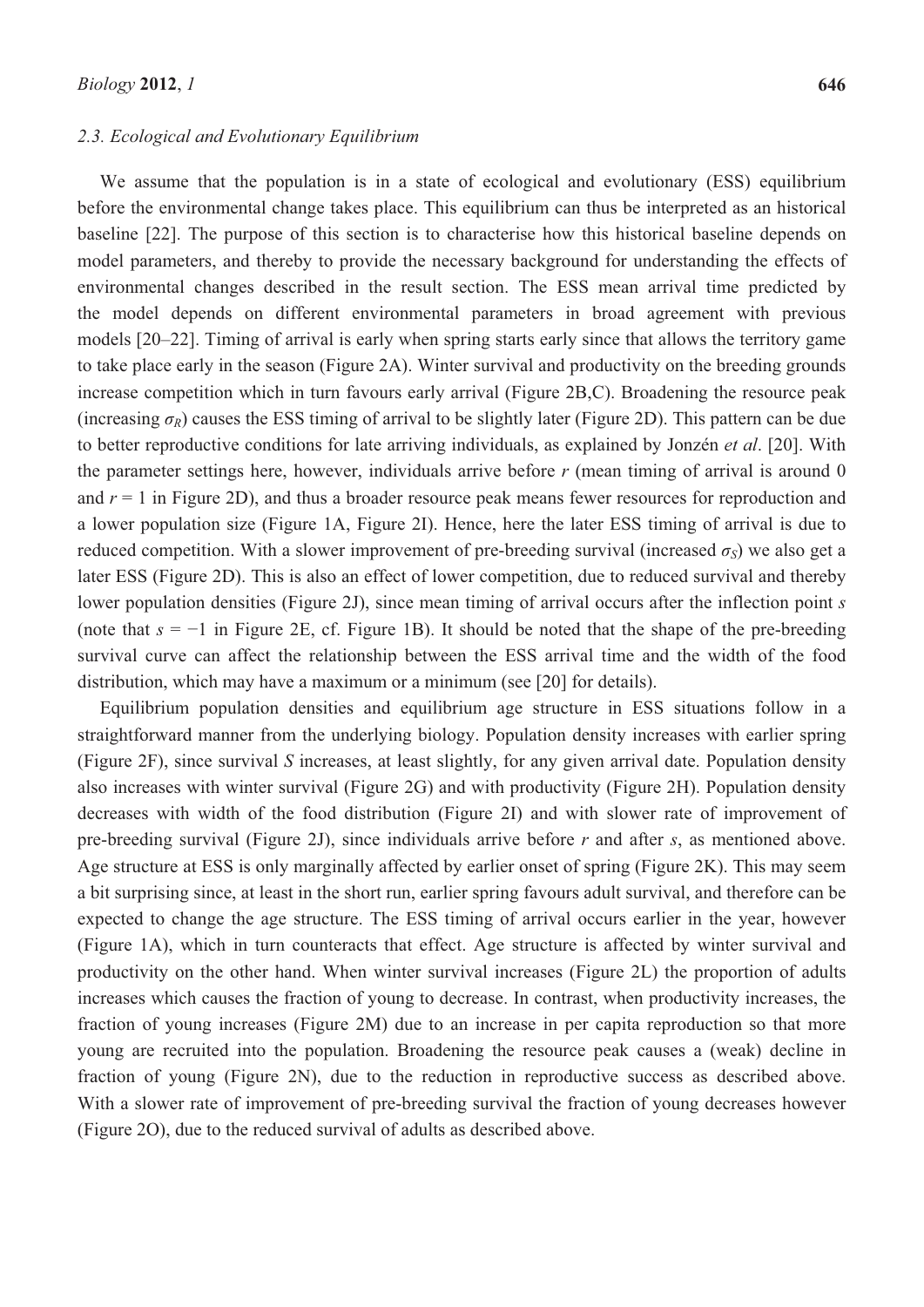#### *2.4. Studying Effects of Environmental Change in This System*

We study the effects of change of the environmental variables *s* and *r*. In general, environmental variables may undergo sudden shifts, gradual changes and stochastic fluctuations [31,32]. For simplicity we here consider sudden shifts only, but by envisioning gradual or stochastic changes as a series of smaller shifts their qualitative effects can still be discerned from the results.

When the environment changes, the population will no longer be at ecological and evolutionary equilibrium. In the short term, the population densities may increase or decrease, as may the fraction of young in the population. We record these two properties, along with the new selection gradient  $h(\mu)$ after the population density has settled on the new equilibrium. We assume however that evolutionary change, *i.e.*, change in mean arrival time  $\mu$ , is slow compared to demographic responses, and therefore assume that it is not affected.

**Figure 2.** Properties of the ecological and evolutionary equilibrium. The panels show how ESS timing of arrival (**A**–**D**) and the corresponding equilibrium population density (**E**–**H**) and fraction of young at equilibrium (**I**–**L**) depend on model parameters. When not varied as indicated by the graphs, the parameters under study are set to  $s = -1$ ,  $s_A = 0.5$ ,  $R_0 = 3$ and  $\sigma_R$  = 0.1. These values are indicated by the vertical line which thus represents the same parameter settings across panels. Remaining parameter values:  $r = 1$ ,  $S_0 = 1$ ,  $q_c = 1$ ,  $v = 0.5$ ,  $\sigma_S = 0.4$ ,  $k = 0.5$  (note that  $s_J = k s_A$ ).

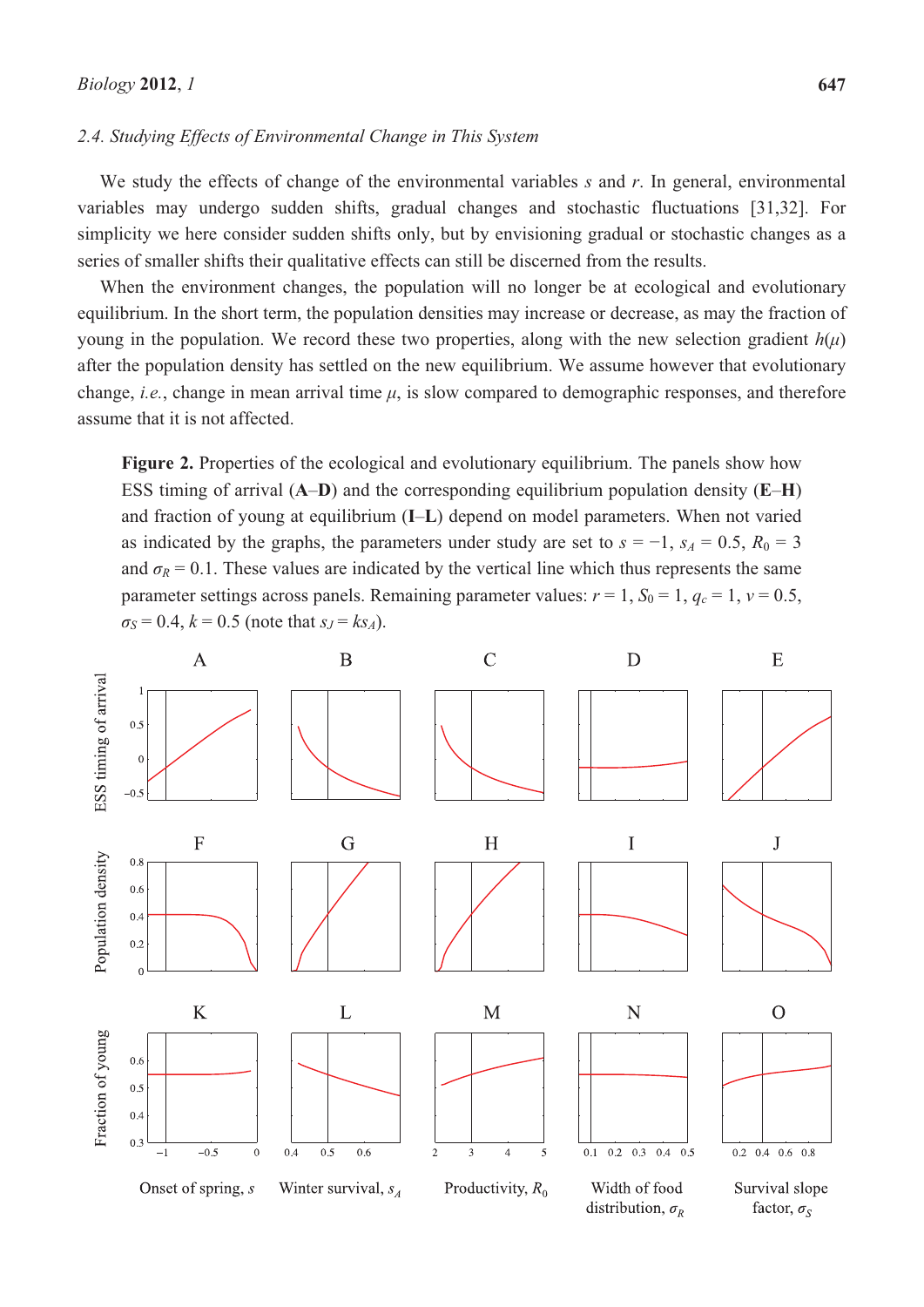# **3. Results**

We here account for and compare the effects of temporal advancement of (i) the food peak *r* only, (ii) the onset of spring *s* only and (iii) the food peak *r* together with the onset of spring *s* (Figure 2). We consider, in turn, effects on selection pressures (Figure 3A–E), effects on population densities (Figure 3F–J) and effects on population structure (Figure 3K–O). Each of these effects are studied for the range of populations with different historical baselines shown in Figure 2. Each panel in Figure 3 shows the effects of environmental changes on the property in the corresponding panel in Figure 2. The relative sensitivity of the biological properties to the different types of environmental changes (i–iii) can be discerned by comparing the different effects (purple, blue and green lines in Figure 2).

# *3.1. Ensuing Selection Pressures after Seasonal Changes*

An advanced onset of spring has a strong effect on selection compared to an advanced food peak when spring is already early (Figure 3A), when winter survival is high (Figure 3B), when productivity is high (Figure 3C), when the resource peak is narrow (Figure 3D) and with slow improvement of pre-breeding conditions (Figure 3E). In these cases, the selection after only *r* has changed is very small (solid lines are close to zero), and the effect of changing *s* and *r* jointly (green lines) is very similar to changing *s* only (blue lines).

Under most settings, advanced food peak leads to selection for earlier arrival (Figure 3A–C,E). When the resource distribution is broad, however, advanced food peak can cause selection for a delayed arrival date (Figure 3D). To understand this phenomenon, note that a changed resource peak affects the adaptive landscape not only by affecting the reproductive success of individuals for different arrival dates, but also by changing the reproductive success as such (Figure 1A), which, via effects on population densities, can affect the competitive pressure. At evolutionary equilibrium there is a balance between selection for earlier arrival to increase reproduction and to avoid competition, and selection for later arrival dates to increase survival (cf. Equation 14). When the food peak advances, selection for earlier reproduction increases but population density decreases (Figure 3I). Thereby also the competitive pressure decreases, which in turn weakens selection towards earlier arrival dates. The effect of a food peak shift on selection is relatively weak when the food distribution is wide, but the effect of population densities (Figure 3I) and thereby on competition may still be substantial, which explains why later arrival can be favoured under these circumstances.

Finally we note that *s* has the stronger influence on selection when the ESS is early (compare Figure 3A–E with Figure 2A–E). An early ESS can in turn occur either when spring is early or when competition is strong. An early spring leads to a large population, whereas strong competition occurs when the population density is large e.g., due to high winter survival, high productivity, narrow resource distribution or slow rate of improving pre-breeding conditions. Thus, strong influence of *s* on selection is also predicted by large population size (Figure 2F–J).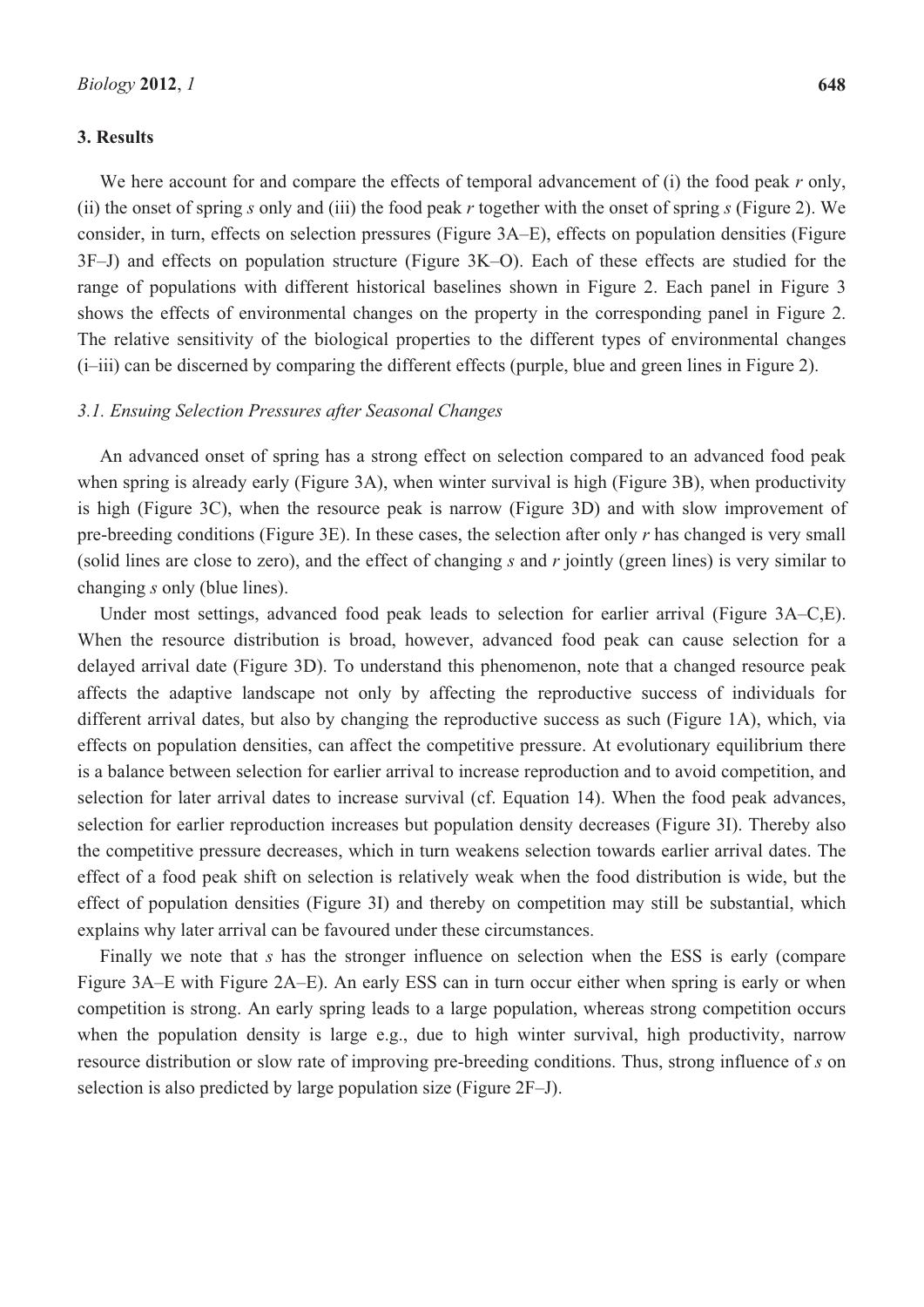**Figure 3.** Selective and demographic responses to changed seasonal environments. The figure shows effects of shifts in the timing of the resource peak (*r*, purple), in the onset of spring (*s*, blue) and joint shifts in both these components of the seasonal environment (*s* and *r*, green). The top row of panels (**A**–**E**) shows how selection gradients (from Equation 12) changes due to these environmental changes. Note that the selection gradient is equal to zero for the ESS prior to change. The middle row of panels (**F**–**J**) shows the relative population change, defined as  $n_2^*/n_1^*$  where  $n_1^*$  and  $n_2^*$  denote the equilibrium density before and after the change, respectively. The bottom row of panels (**K**–**O**) shows the relative change in population structure, defined as  $f_2/f_1$  where  $f_1$  and  $f_2$  is the fraction of young at equilibrium before and after change, respectively. Absence of effect corresponds to selection gradients equal to zero, and the relative changes in population density and population structure equal to one. In cases where population density is zero after the change, the lines in corresponding panels are discontinued. The parameters *s* and *r* were reduced with 0.5 units in the scenarios in which they changed. Parameter values are otherwise as in Figure 2, and with the vertical solid line indicating the same parameter values across panels.



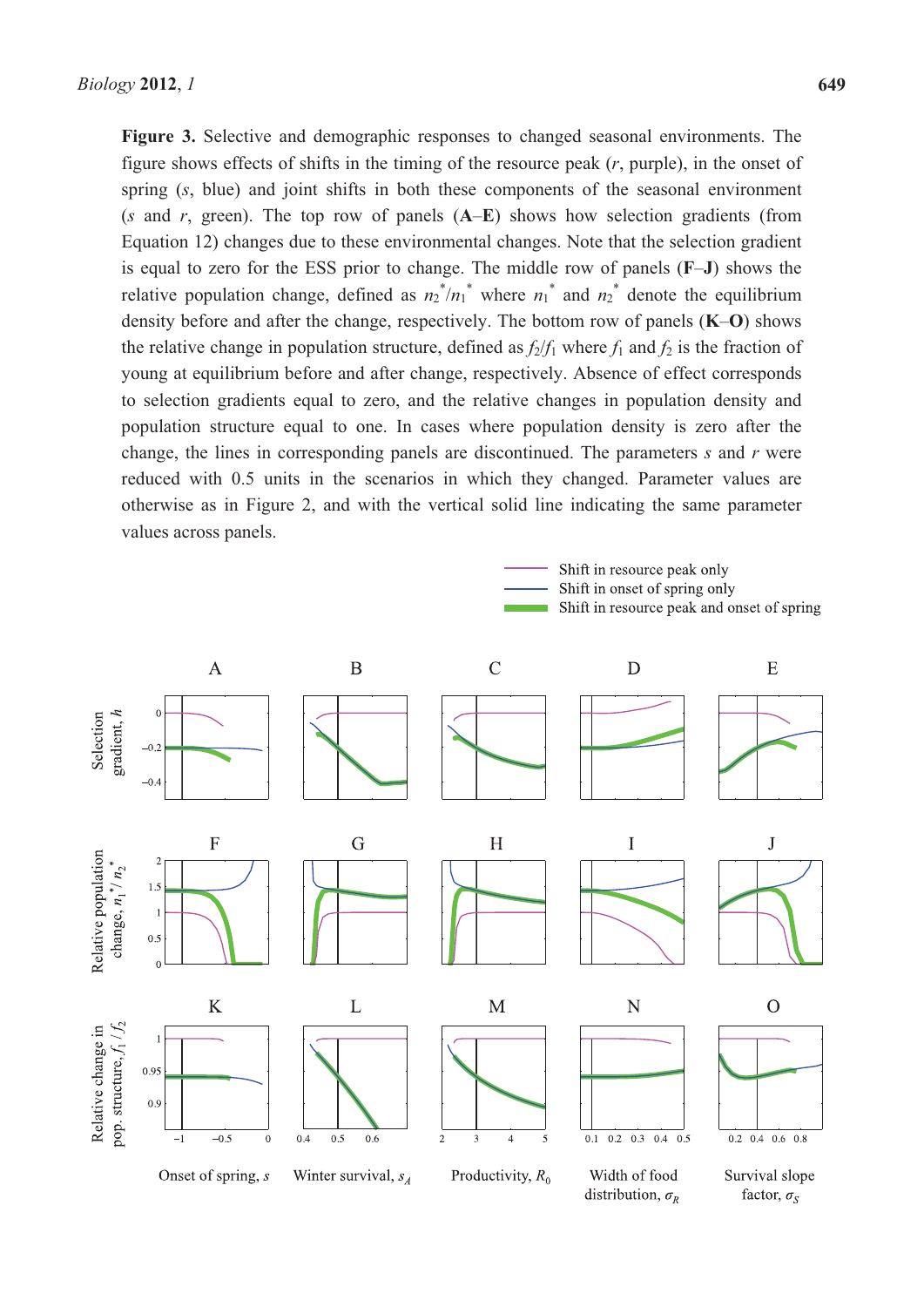#### *3.2. Equilibrium Population Density after Seasonal Changes*

The population grows when spring advances and declines when the food resource peak advances in all scenarios (Figure 3F–J). The effect of changed resource peak is very small for many parameter settings investigated (purple lines are close to 1 in large parts of Figure 3F–J), however. In these cases, the model predicts a net increase when both factors advance, indicating that the positive effects on population density from the advanced spring overrides the small negative effects of an advanced food peak. More precisely, this occurs when the baseline ESS mean arrival time is early, which, as discussed above, is in turn predicted by large population densities. In cases where changes in *r* have the larger effect, namely at low population densities in the baseline (cf. Figure 2F–J), the changes in *r* can be very strong however, and lead to strong reductions or even extinctions of the population (Figure 3F–J).

#### *3.3. Equilibrium Population Structure after Seasonal Changes*

The fraction of young in the population decreases both when the onset of spring advances and when the food peak advances. In many cases, the effect of changed resource peak is again very small, however (purple lines are close to 1 in large parts of Figure 3K–O). Effects of *s* and *r* on population structure follow the same pattern as the effects of *s* and *r* on selection and population density: high population densities (Figure 2F–J) predict more effect of *s* than of *r*.

## **4. Discussion**

#### *4.1. Summary of the Results and Their Significance*

Our eco-evolutionary approach to studying phenological adaptation in migratory birds contributes with several new insights into how demographic changes relate to phenological shifts in migratory birds. To start with, our analysis allows for a comparison of the effects of advanced onset of spring (decreased *s*) and advanced food peak (decreased *r*) on total population density. Since advanced onset of spring alone increases pre-breeding survival and advanced food peak reduces reproductive success, the two types of environmental change have opposing effects on population density. When both changes occur in parallel, e.g., reflecting even temperature changes over the season, the net population trend can thus be hard to predict. The model shows, however, that the historical baseline influences which of the two factors has the largest influence. Thus, when the ESS timing of arrival time is early, e.g., due to strong territory competition, the positive effects of improved pre-breeding conditions are strong and we get a net population increase. When the ESS arrival time is late, the negative effects of reduced reproduction are stronger and we get a net population decline.

In many cases, our model predicts weak effects of a changed resource peak on population trends (Figure 3F–J). This observation seems to go counter the emphasis on changed resource peaks to explain population trends in migratory birds [6]. On the other hand, we can also see from our results that, whereas the positive effects of an advanced onset of spring in our model only increases population densities a little, a changed resource peak can cause strong decreases in population size and even extinctions. In this way, our model support concerns that mismatched reproduction can indeed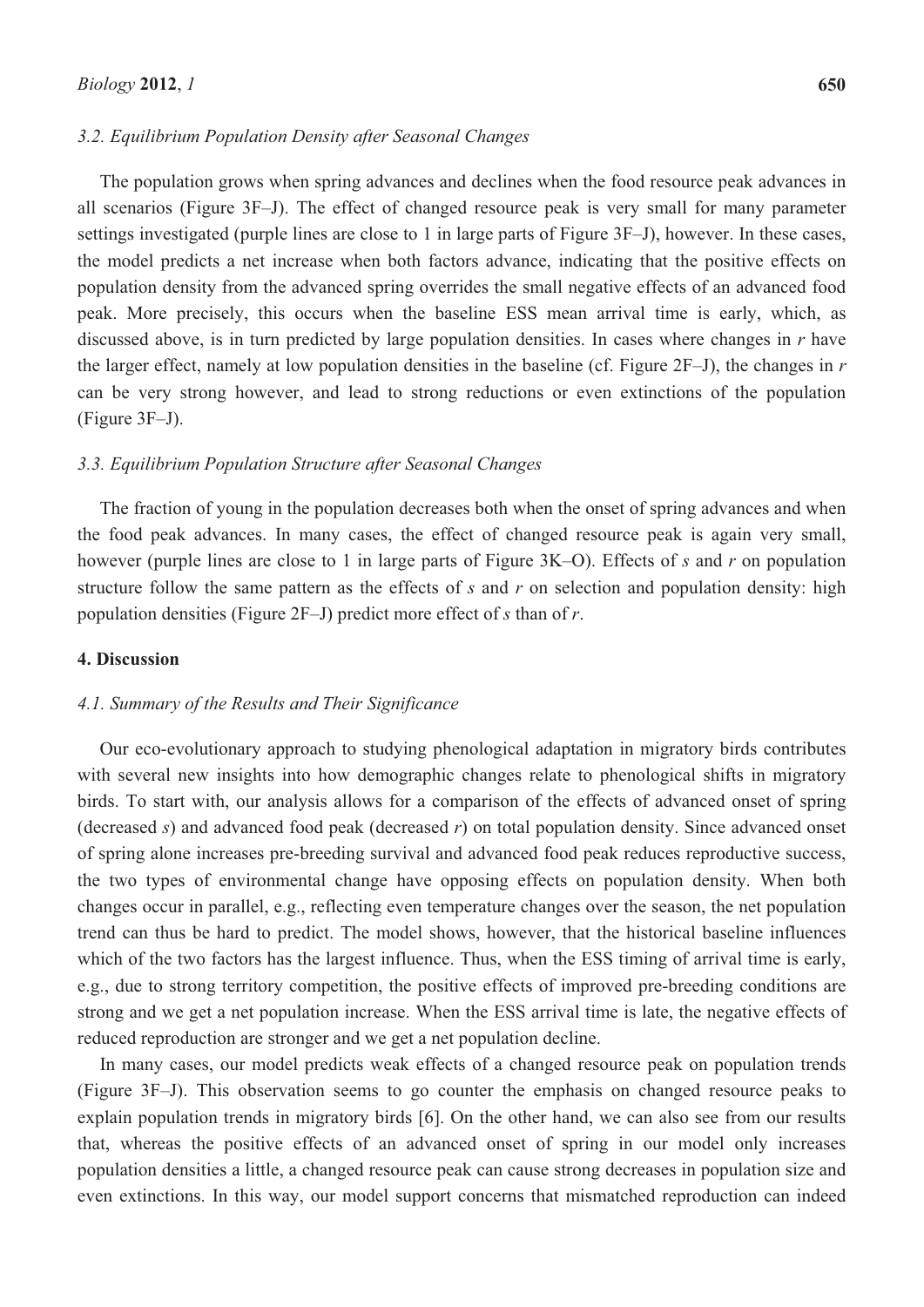have serious consequences for populations of bird species. Our model moreover suggests indicators for situations where shifts in the food distribution are expected to have strong negative effects on populations, e.g., low winter survival (Figure 3G), low productivity (Figure 3H), and slow improvement of pre-breeding conditions (Figure 3J).

Another interesting result is that the fraction of young decreases both when the resource peak advances and when the onset of spring advances. This result is not surprising when one considers the fact that this measure does not inform on the absolute numbers of young: increased reproductive mismatch (decreased *r*) reduces the number of young recruited into the population and improved survival due to earlier onset of spring (decreased *s*) increases the proportion of adults. On the other hand, this result shows that relating phenological shifts solely to food resource peaks can be misleading when interpreting associated demographic responses [9]. Under the assumption that phenological shifts mostly affect demography via reproduction, a reduced fraction of young in a population would be interpreted as a sign of trophic mismatch, whereas in the light of our study, it could well be due to improved pre-breeding conditions. In many cases, our model also predicts a relatively small effect of an advancing food peak on population structure (Figure 3K–O), which reduces the scope for explaining changed population structure with shifts in food resource peaks even further.

When it comes to evolutionary responses to climate change, our analysis highlights the role of pre-breeding survival for phenological adaptation in migratory birds. As it turns out, the survival costs not only modulate responses to changed food peaks, as shown by Jonzén *et al*. [20], but also act as a key factor for selection on arrival dates on its own. In many cases there is almost no selective response to changes in the resource peak (*r*), but there are always selective responses when the onset of spring (*s*) changes (Figure 3A–E). According to our model, adaptive changes in arrival times are more likely to be associated with changes in pre-breeding conditions rather than with changes in food peaks.

In the predecessors [20–22] of the model developed here, competitive pressure was treated as a parameter. In the present model, competitive pressure instead depends on the underlying ecology in the model and the strategies employed by the population. We have thereby closed the eco-evolutionary feedback loop. A first insight from this more complete treatment is that parameters that affect the equilibrium population density, such as winter survival and productivity, by adjusting the competitive pressure, also affect the evolutionarily stable timing of arrival (Figure 3B,C). We have also shown that advancing the resource peak can favour later arrival dates under the influence of eco-evolutionary feedbacks (Figure 3D). This example of selection counter the direction of environmental change underscores the fact that competitive interaction can affect phenological adaptation in non-intuitive ways and contributes a new adaptive mechanism to explain variation in phenological trends.

The enhanced realism in the model analysed here also allows a closer connection to empirical observations, compared to previous models of this kind. Below we compare our model predictions with phenological responses in the Pied flycatcher. Thereafter we discuss different possibilities to further explore this eco-evolutionary approach to studying phenological adaptation in a changing climate.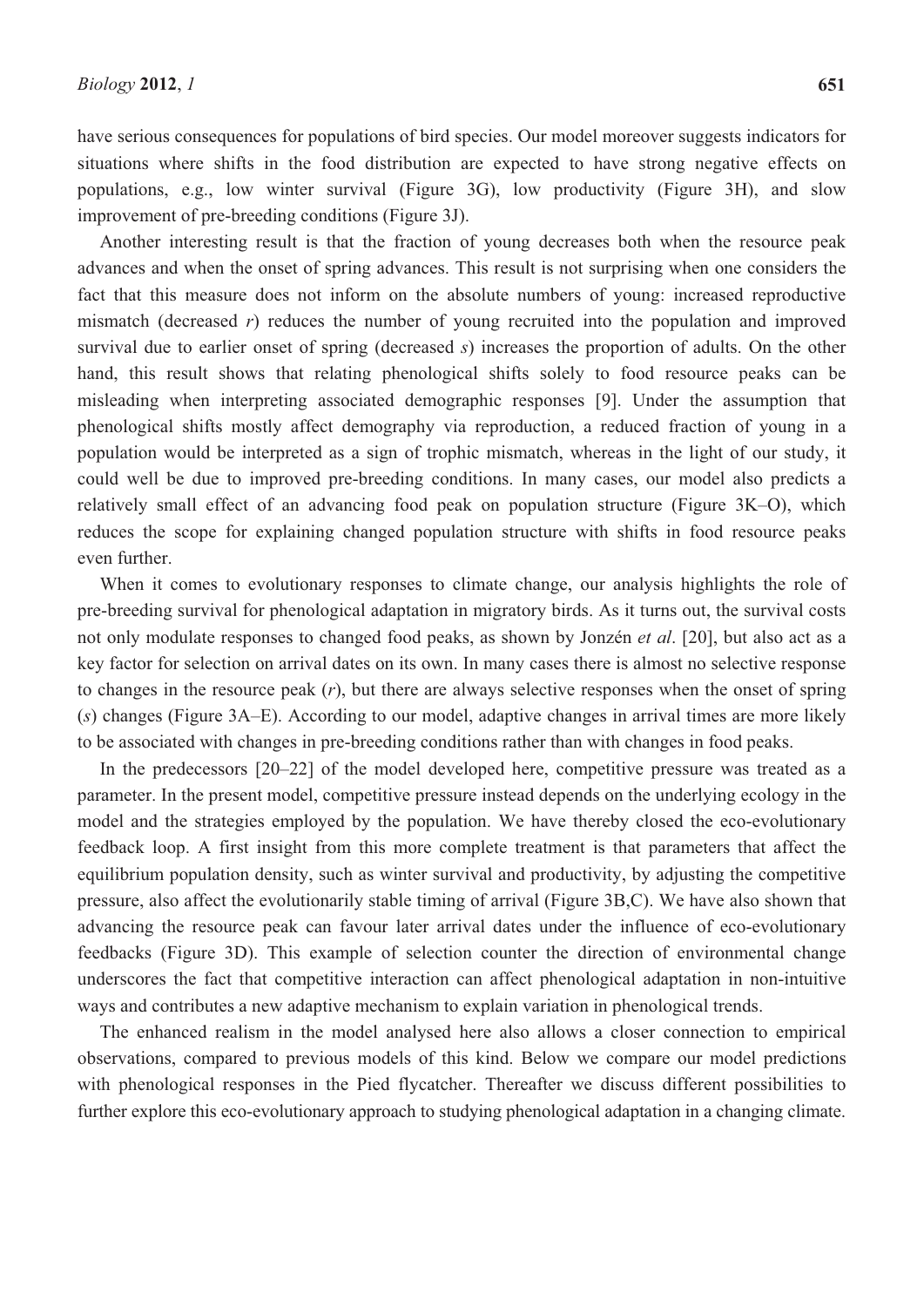#### *4.2. Comparisons with Observed Patterns of Phenological Adaptation*

A general result from our study is that ecological differences can cause variation in adaptive phenological responses to climate change. Naturally, species-specific properties will give rise to a certain amount of variation in phenology. Therefore, to reduce confounding factors, our hypotheses should be compared to phenological responses within a single species. Interestingly, breeding populations of pied flycatchers, *Ficedula hypoleuca*, have shown markedly different responses to environmental change across Western Europe [33]. The pied flycatcher is a long-distance migrant that breeds in Eurasia in summer and overwinters in Africa, south of the Sahara desert [34,35]. In The Netherlands, population numbers have declined in areas where a large mismatch exists between the timing of egg-laying and peak in food availability [36]. The timing of arrival did not change but the laying date has advanced. However, this change has been insufficient to avoid demographic consequences, as shown by declined population numbers [5]. Pied flycatchers in Britain also show large declines in population numbers. A study by Goodenough *et al*. [12] suggested, however, that only part of this decline can be explained by reduced breeding performance.

In a study on Pied flycatchers in Finland it was found that laying date was delayed in comparison to measures of spring phenology [37]. Judging from these trends, and the fact that clutch sizes also decreased, Laaksonen *et al*. [37] speculate that some trophic mismatch has occurred. The density of breeding pairs showed a quadratic trend over the study period, however, with a minimum for intermediate years [38]. Thus, the increased mismatch has been accompanied by an increase of the population towards the end of the study period.

A first observation we can do from these studies is that the mismatch between laying date and resource food peak alone does not predict trends in population change. This is in line with a general result of our study that the effect of changed food peak date on population densities may vary significantly depending on the historical baseline and on changes in other environmental variables (Figure 2).

Some of the differences between these responses can also be related to factors that influence demographic responses in our model. For the British population, for example, there is a relatively long time interval between arrival and breeding (around 30 days [39]). In relation to our model, this could be interpreted as an historical adaptation to a relative large difference between *s* and *r*. Under these circumstances, our model predicts a relatively small effect of a changed resource peak on population density (low value of *s* in Figure 3F). In the Dutch population in contrast, there is a short time interval between arrival and breeding (around 10 days [5]). This is a situation where the model predicts a relatively strong effect (high value of *s* in Figure 3F). In this way, the model predictions are in agreement with population decline, depending little on resource peak changes in Britain and depending more on resource peak changes in The Netherlands, as suggested by these studies.

It is also interesting to note that one factor that explained the decline in the British population [12] was Winter NAO index, which, as suggested by the authors, is likely to influence food availability on the wintering grounds and during migration. This could be interpreted as reduced winter survival or reduced productivity, which in our model also can explain reduced population density (Figure 2G,H).

For early arriving individuals in the Finnish population, reproductive mismatch and increased population density seems to have occurred simultaneously. This may seem strange, but interestingly,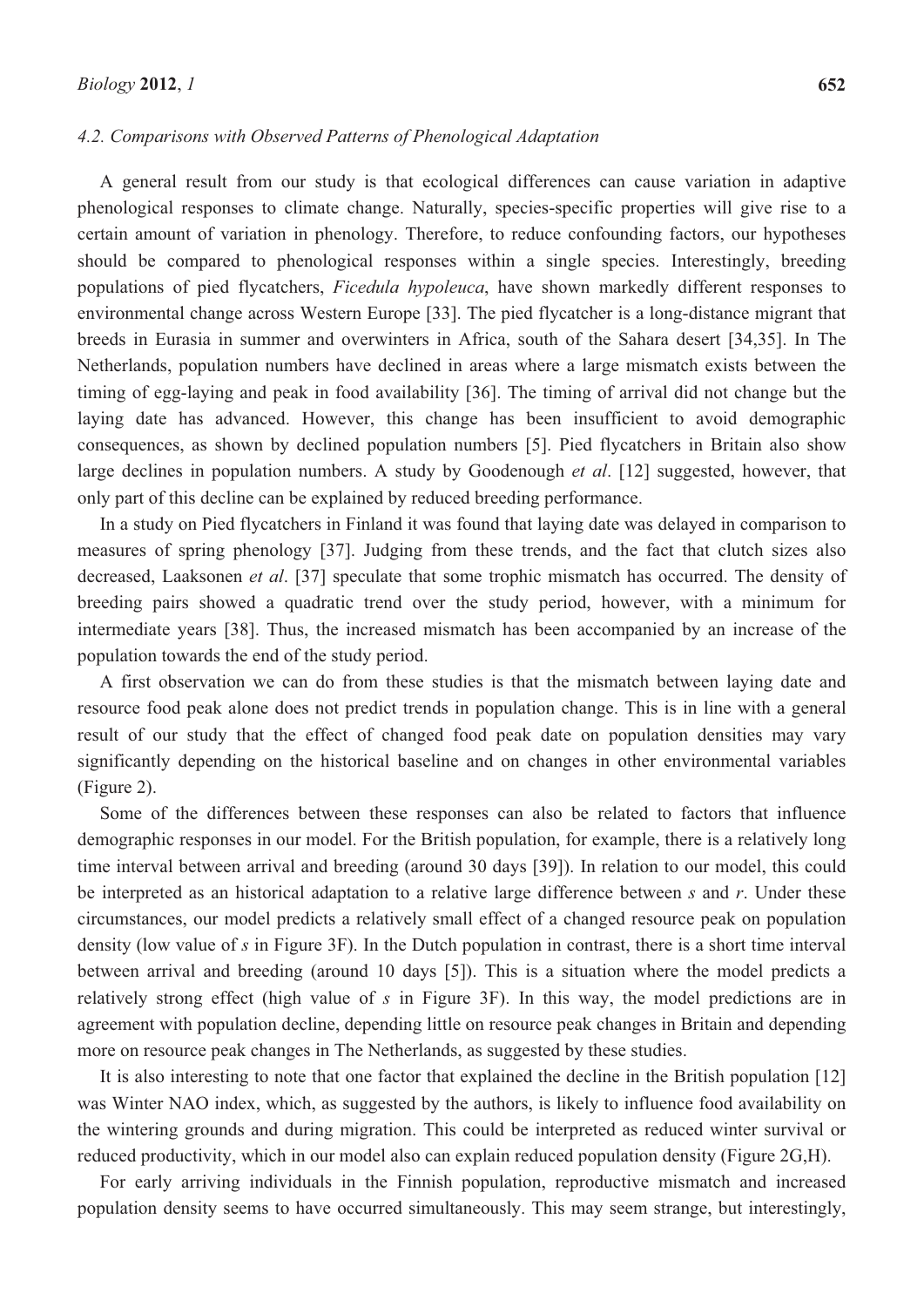temperatures during the early part of their migration have increased as well [39], which could be interpreted as reduced survival cost for early arrival, *i.e.*, earlier *s* in our model. If the majority of this population arrives early, then this change can indeed explain increased population density in our model (Figure 3F–J), even when trophic mismatch via advanced food peak occurs simultaneously (advanced *r*). In this population, there was also a change in the arrival date for early migrants [39], which is adaptive according to our model when *s* decreases (Figure 3A) and is in line with long term increase of population density as well (Figure 2F).

In sum, we find that a number of observations from these systems are in line with predictions from the model. These comparisons also serve as an illustration for the motivation of our study; namely the need to take the whole life history and a broad set of factors into account when predicting demographic changes involved in phenological shifts in migratory birds.

## **5. Future Research on Eco-Evolutionary Dynamics in Phenological Shifts**

We conclude by highlighting some interesting avenues to continue studying phenological adaptation based on the eco-evolutionary approach presented here. While we above make some qualitative comparisons between the model and observed responses, logical next steps are to test the model predictions against a standardized data set for pied flycatchers in Europe and to parameterize the model using detailed data from a well studied population, as in e.g., *Parus* spp. populations in the Netherlands [5,36] and in Britain [40]. Most of the existing studies estimate changes in the food peak (*i.e.*, estimations of *R*) and it would be interesting to include estimations of changes in pre-breeding conditions (*i.e.*, to estimations of *S*) which has been done to a lesser extent (but see e.g., [39]).

There is also much scope for further enhancing the ecological realism of the model. One could for example include features from related annual routine models [16–18], such as different stop over sites and more detailed physiology, into the framework. That would enable a more explicit modelling of the migration ecology and could shed light on how other factors than strong survival costs constrain evolution of early arrival. Many *Parus* species and pied flycatchers compete for food and nestboxes [41,42] and this may affect phenological responses. It would therefore be interesting to include interspecific competition into the model. One shall also note that our model does not include breeding time as such. Our assumption of reproduction being a sigmoid function of arrival date means that only arrival in relation to the food resource peak determines reproductive success. In nature, breeding may be hampered by other factors than arrival time however, e.g., inappropriate cues [43]. In other words, whereas suboptimal arrival necessarily confers suboptimal reproduction, optimal arrival does not guarantee optimal breeding. To address this question one could include breeding time as an additional trait into the model. Costs of early breeding relative to the arrival time, e.g., reduced resources or physiological costs for the female [23], could then be represented in the model by reduced reproduction or survival.

In our analysis we studied the ESS timing of arrival and changes in selection pressures following environmental changes. It is however possible to adapt the framework to create predictions on subsequent gradual evolutionary trajectories as well. One may then for example use the canonical equation of adaptive dynamics for mutation limited evolution [44], or relax the assumption of a monomorphic resident population and include genetic variation, following a quantitative genetic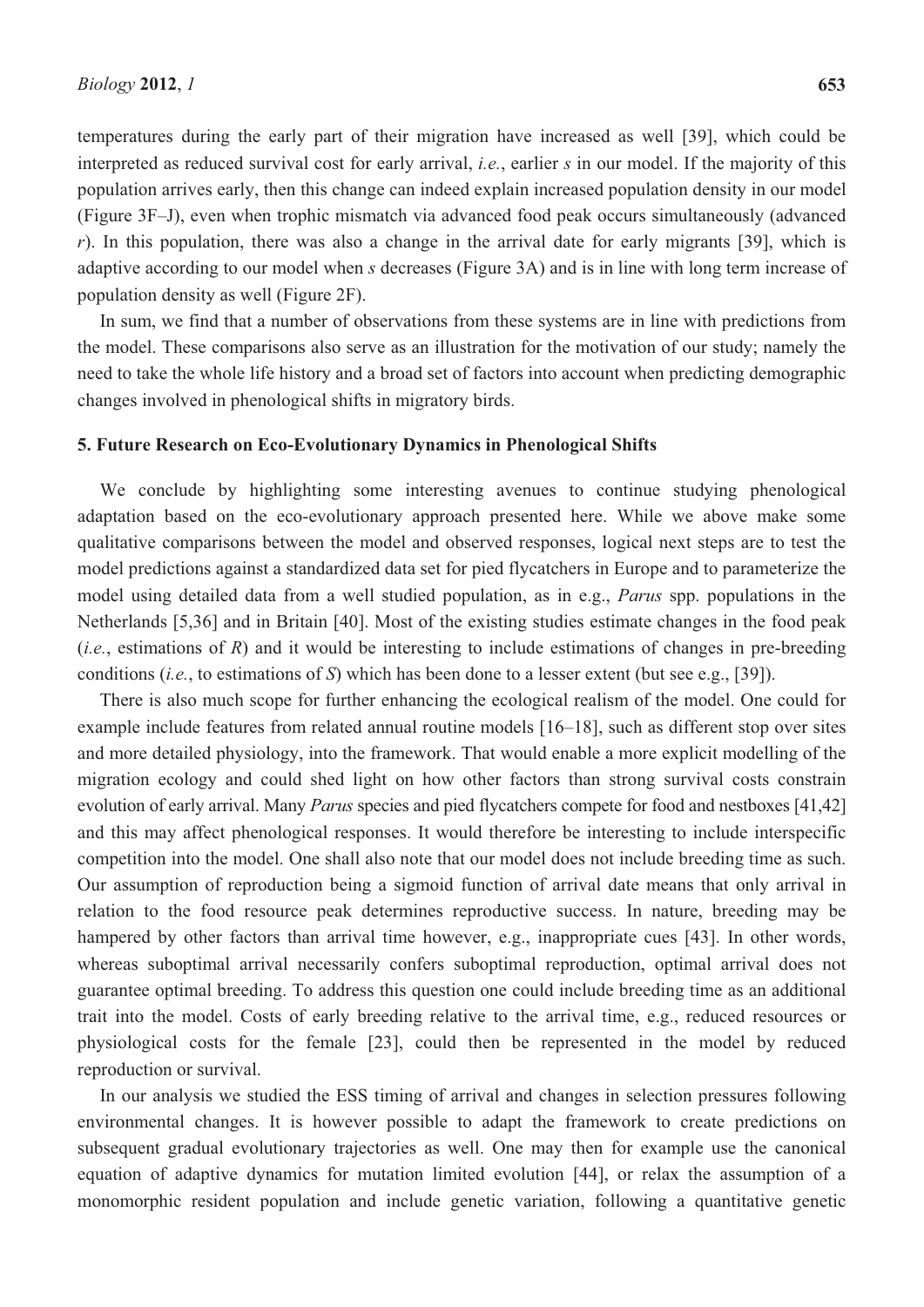approach [45] or individual-based simulations [31]. Note also the fitness function employed here by definition describe an adaptive landscape that can be studied to predict the likelihood of invasions of different traits following environmental changes.

Theories for the evolution of continuous traits under the influence of ecological feedback have developed rapidly over the last decades [28–30,46]. It has been argued that they are only just beginning to tap into their potential impact on ecology and evolution, and developing new and better applications is therefore the most important future direction [28]. By developing a framework for studying demographic responses and phenological shifts in a changing climate we have not only taken a step in that direction, but also generalized and extended the theory for adaptation to changed seasonal environments.

## **Acknowledgments**

This study is part of the research environment BECC (Biodiversity and Ecosystem services in a Changing Climate) and was also financially supported by the Swedish Research Council (2009-5155 to N.J.) and by the European Research Council (ERC Advanced Grant awarded to Tim Coulson). We thank Lesley Hughes for inviting us to contribute to this special issue.

## **References and Notes**

- 1. Lehikoinen, E.; Sparks, T.H.; Zalakevicius, M. Arrival and departure dates. *Adv*. *Ecol*. *Res*. **2004**, *35*, 1–31.
- 2. Parmesan, C. Ecological and evolutionary responses to recent climate change. *Ann. Rev. Ecol. Evol. Syst*. **2006**, *37*, 637–669.
- 3. Gordo, O. Why are bird migration dates shifting? A review of weather and climate effects on avian migratory phenology. *Clim*. *Res*. **2007**, *35*, 37–58.
- 4. Rubolini, D.; Møller, A.P.; Rainio, K.; Lehikoinen, E. Intraspecific consistency and geographic variability in temporal trends of spring migration phenology among European bird species. *Clim*. *Res*. **2007**, *35*, 135–146.
- 5. Both, C.; Visser, M.E. Adjustment to climate change is constrained by arrival date in a long-distance migrant bird. *Nature* **2001**, *411*, 296–298.
- 6. Møller, A.P.; Rubolini, D.; Lehikoinen, E. Populations of migratory bird species that did not show a phenological response to climate change are declining. *Proc*. *Natl*. *Acad*. *Sci*. *USA* **2008**, *105*, 16195–16200.
- 7. Jones, T.; Cresswell, W. The phenology mismatch hypothesis: Are declines of migrant birds linked to uneven global climate change? *J. Appl. Ecol*. **2010**, *79*, 98–108.
- 8. Saino, N.; Ambrosini, R.; Rubolini, D.; von Hardenberg, J.; Provenzale, A.; Hüppop, K.; Hüppop, O.; Lehikoinen, A.; Lehikoinen, E.; Rainio, K.; *et al*. Climate warming, ecological mismatch at arrival and population decline in migratory birds. *Proc. R. Soc. Lond. B* **2011**, *278*, 835–842.
- 9. Miller-Rushing, A.J.; Høye, T.T.; Inouye, D.W.; Post, E. The effects of phenological mismatches on demography. *Philos. Trans. R. Soc. Lond. B Biol. Sci*. **2010**, *365*, 3177–3186.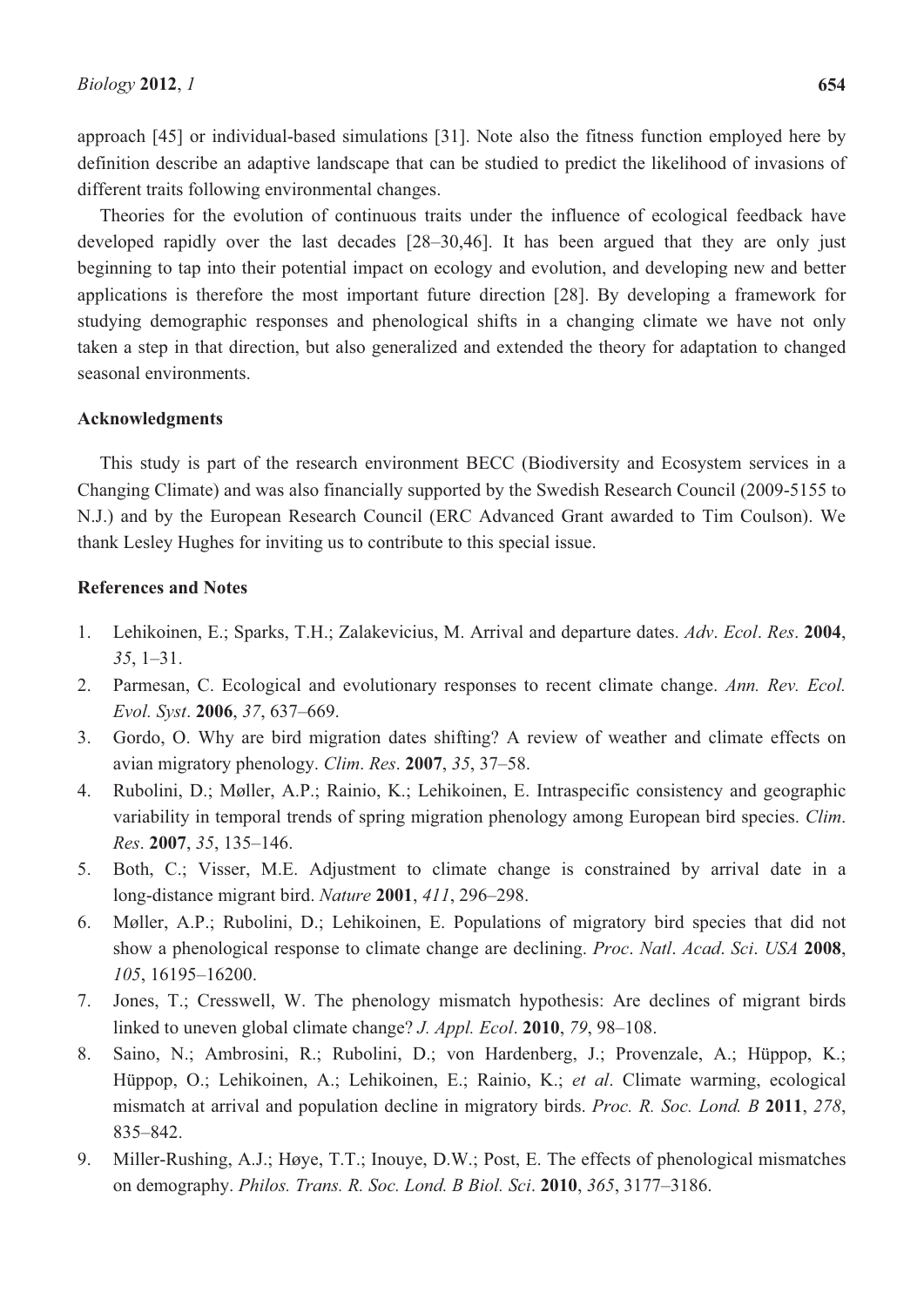- 10. Ådahl, E.; Lundberg, P.; Jonzén, N. From climate change to population change: The need to consider annual life cycles. *Glob. Change Biol*. **2006**, *12*, 1627–1633.
- 11. Singer, M.C.; Parmesan, C. Phenological asynchrony between herbivorous insects and their hosts: Signal of climate change or pre-existing adaptive strategy? *Philos. Trans. R. Soc. Lond. B Biol. Sci.* **2010**, *365*, 3161–3176.
- 12. Goodenough, A.E.; Elliot, S.L.; Hart, A.G. The challenges of conservation for declining migrants: Are reserve-based initiatives during the breeding season appropriate for the pied flycatcher Ficedula hypoleuca? *Ibis* **2009**, *151*, 429–439.
- 13. Both, C.; Te Marvelde, L. Climate change and timing of avian breeding and migration throughout Europe. *Clim. Res*. **2007**, *35*, 93–105.
- 14. Goodenough, A.E.; Hart, A.G.; Stafford, R. Is adjustment of breeding phenology keeping pace with the need for change? Linking observed response in woodland birds to changes in temperature and selection pressure. *Clim. Change* **2010**, *102*, 687–697.
- 15. Visser, M.E.; Both, C. Shifts in phenology due to global climate change: The need for a yardstick. *Proc. R. Soc. Lond. B* **2005**, *272*, 2561–2569.
- 16. McNamara, J.M.; Houston, A.I. Optimal annual routines:behaviour in the context of physiology and ecology. *Philos. Trans. R. Soc. Lond. B Biol. Sci.* **2008**, *363*, 301–319.
- 17. Hedenström, A.; Barta, Z.; Helm, B.; Houston, A.I.; McNamara, J.M.; Jonzén, N. Migration speed and scheduling of annual events by migrating birds in relation to climate change. *Clim. Res*. **2007**, *35*, 79–91.
- 18. Barta, Z.; McNamara, J.M.; Houston, A.I.; Weber, T.P.; Hedenström, A.; Feró, O. Optimal moult strategies of migratory birds. *Philos. Trans. R. Soc. Lond. B Biol. Sci*. **2008**, *363*, 211–230.
- 19. Kokko, H. Competition for early arrival in migratory birds. *J. Anim. Ecol.* **1999**, *68*, 940–950.
- 20. Jonzén, N.; Hedenström, A.; Lundberg, P. Climate change and the optimal arrival of migratory birds. *Proc. R. Soc. Lond. B* **2007**, *274*, 269–274.
- 21. Johansson, J.; Jonzén, N. Effects of territory competition and climate change on timing of arrival to breeding grounds: A game-theory approach. *Am. Nat.* **2012**, *179*, 463–474.
- 22. Johansson, J.; Jonzén, N. Game theory sheds new light on ecological responses to current climate change when phenology is historically mismatched. *Ecol*. *Lett*. **2012**, *15*, 881–888.
- 23. Lack, E. Breeding season and clutch-size of the wood warbler. *Ibis* **1950**, *92*, 95–98.
- 24. Wiklund, C.; Fagerström, T. Why do males emerge before females? A hypothesis to explain the incidence of protandry in butterflies. *Oecologia* **1977**, *31*, 153–158.
- 25. Zonneveld, C.; Metz, J.A.J. Models on butterfly protandry: Virgin females are at risk to die. *Theor. Pop. Biol*. **1991**, *40*, 308–321.
- 26. Knudsen, E.; Lindén, A.; Ergon, T.; Jonzén, N.; Vik, J.O.; Knape, J.; Røer, J.E.; Stenseth, N.C. Characterizing bird migration phenology using data from standardized monitoring at bird observatories. *Clim*. *Res*. **2007**, *35*, 59–77.
- 27. Geritz, S.A.H.; Kisdi, É.; Meszéna, G.; Metz, J.A.J. Evolutionarily singular strategies and the adaptive growth and branching of the evolutionary tree. *Evol*. *Ecol*. **1998**, *12*, 35–57.
- 28. McGill, B.J.; Brown, J.S. Evolutionary game theory and adaptive dynamics of continuous traits. *Ann. Rev. Ecol. Evol. Syst*. **2007**, *38*, 403–435.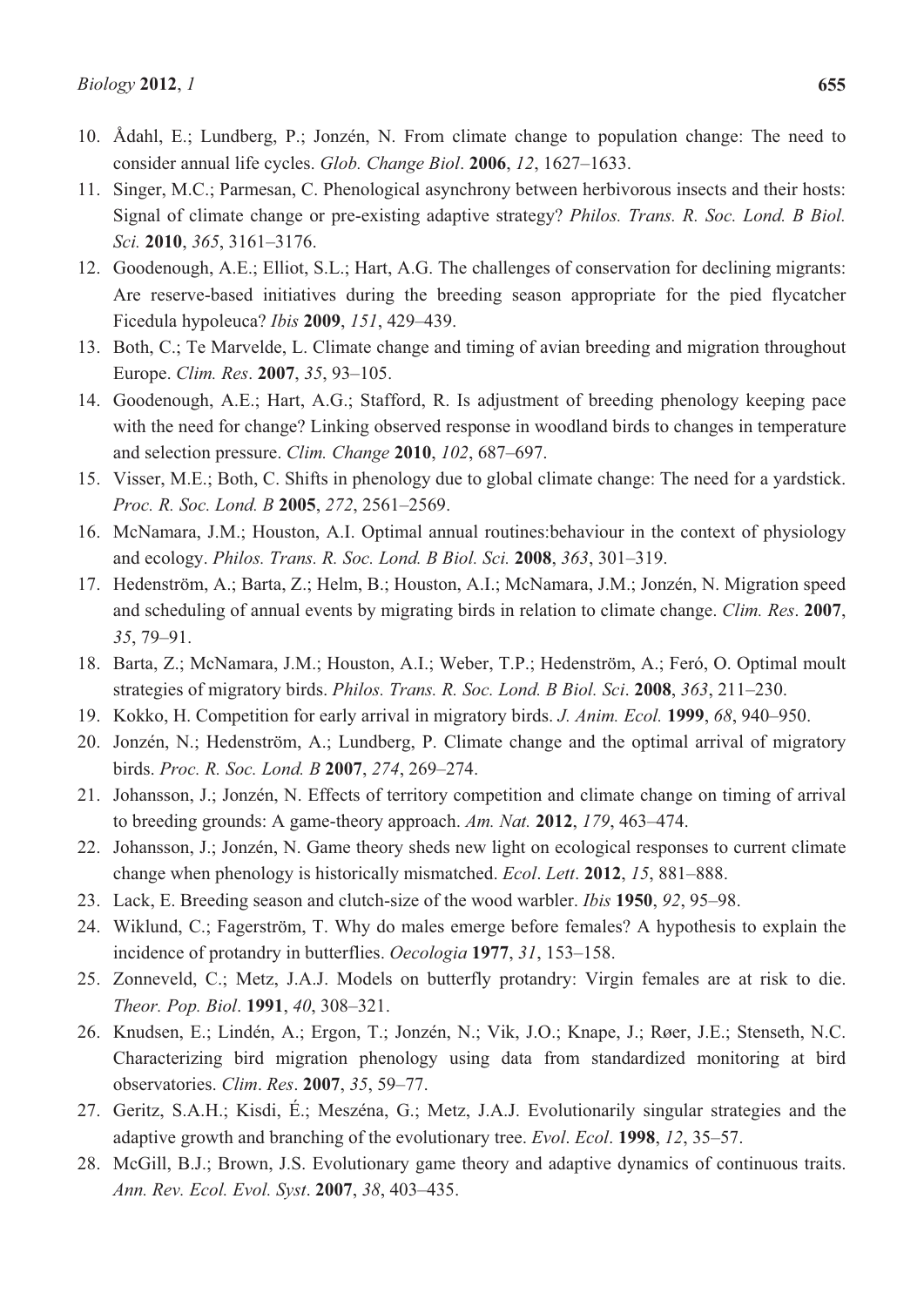- 30. Waxman, D.; Gavrilets, S. Issues of terminology, gradient dynamics, and the ease of sympatric speciation in Adaptive Dynamics. *J. Evol. Biol*. **2005**, *18*, 1214–1219.
- 31. Johansson, J. Evolutionary responses to environmental changes: How does competition affect adaptation? *Evolution* **2008**, *62*, 421–435.
- 32. Marino, G.P.; Kaiser, D.P.; Gu, L.; Ricciuto, D.M. Reconstruction of false spring occurrences over the southeastern United States, 1901–2007: An increasing risk of spring freeze damage? *Environ. Res. Lett*. **2011**, *6*, 93–101.
- 33. Both, C.; Artemyev, A.V.; Blaauw, B.; Cowie, R.J.; Dekhuijzen, A.J.; Eeva, T.; Enemar, A.; Gustafsson, L.; Ivankina, E.V.; Järvinen, A.; *et al*. Large-scale geographical variation confirms that climate change causes birds to lay earlier. *Proc. R. Soc. Lond. B* **2004**, *271*, 1657–1662.
- 34. Curry-Lindahl, K. *Bird Migration in Africa*; Academic Press: London, UK, 1981.
- 35. Lundberg, A.; Alatalo, R.V. The Pied Flycatcher*.* In *Mating and Reproductive Strategies*; Academic Press: London, UK, 1992.
- 36. Both, C.; Bouwhuis, S.; Lessells, C.M.; Visser, M.E. Climate change and population declines in a long-distance migratory bird. *Nature* **2006**, *441*, 81–83.
- 37. Laaksonen, T.; Ahola, M.; Eeva, T.; Väisänen, R.A.; Lehikoinen, E. Climate change, migratory connectivity and changes in laying date and clutch size of the pied flycatcher. *Oikos* **2006**, *114*, 277–290.
- 38. Ahola, M.P.; Laaksonen, T.; Sippola, K.; Eeva, T.; Rainio, K.; Lehikoinen, E. Variation in climate warming along the migration route uncouples arrival and breeding dates. *Glob. Change Biol*. **2004**, *10*, 1610–1617.
- 39. Goodenough, A.E.; Hart, A.G.; Elliot, S.L. What prevents phenological adjustment to climate change in migrant bird species? Evidence against the "arrival constraint" hypothesis. *Int. J. Biometeorol*. **2011**, *55*, 97–102.
- 40. McCleery, R.H.; Perrins, C.M. Temperature and egglaying trends. *Nature* **1998**, *391*, 30–31.
- 41. Forsman, J.T.; Thomson, R.L.; Seppanen, J.T. Mechanisms and fitness effects of interspecific information use between migrant and resident birds. *Behav. Ecol*. **2007**, *18*, 888–894.
- 42. Török, J.; Tóth, L. Asymmetric competition between two tit species: A reciprocal removal experiment. *J. Anim. Ecol*. **1999**, *68*, 338–345.
- 43. Visser, M.E.; Caro, S.P.; van Oers, K.; Schaper, S.V.; Helm, B. Phenology, seasonal timing and circannual rhythms: Towards a unified framework. *Philos. Trans. R. Soc. Lond. B Biol. Sci.* **2010**, *365*, 3113–3127.
- 44. Dieckmann, U.; Law, R. The dynamical theory of coevolution: A derivation from stochastic ecological processes. *J. Math. Biol*. **1996**, *34*, 579–612.
- 45. Bürger, R.; Lynch, M. Evolution and extinction in changing environment: A quantitative genetic analysis. *Evolution* **1995**, *49*, 151–163.